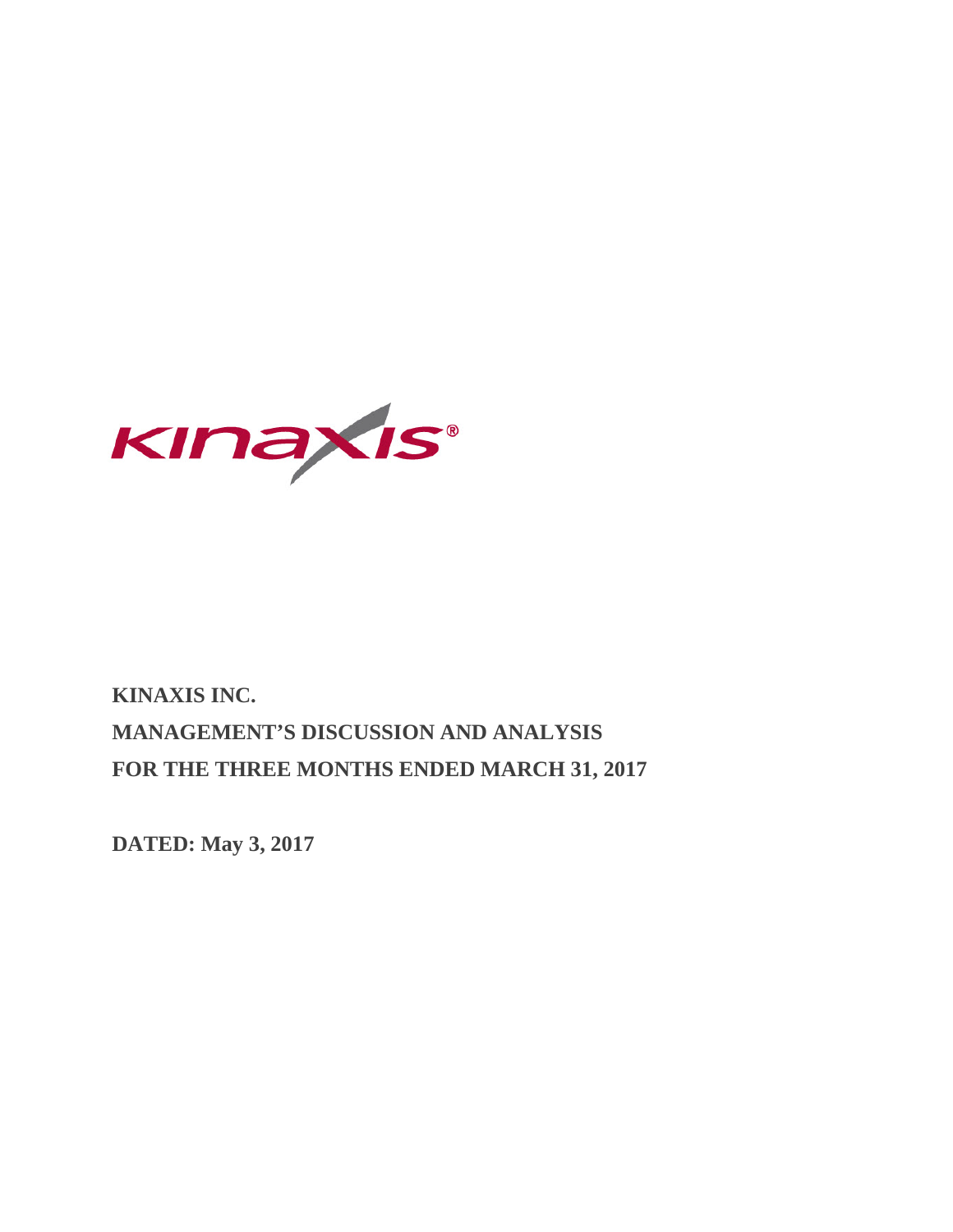

*Unless the context requires otherwise, all references in this management's discussion and analysis (the "MD&A") to "Kinaxis", "we", "us", "our" and the "Company" refer to Kinaxis Inc. and its subsidiaries as constituted on March 31, 2017. This MD&A has been prepared with an effective date of May 3, 2017.*

*This MD&A for the three month periods ended March 31, 2017 and 2016 should be read in conjunction with our condensed consolidated interim financial statements and the related notes thereto for the three months ended March 31, 2017 and 2016 and our annual consolidated financial statements as at and for the year ended December 31, 2016. The financial information presented in this MD&A is derived from our interim financial statements prepared in accordance with International Financial Reporting Standards ("IFRS") as issued by the International Accounting Standards Board ("IASB"). This MD&A contains forward-looking statements that involve risks, uncertainties and assumptions, including statements regarding anticipated developments in future financial periods and our future plans and objectives. There can be no assurance that such information will prove to be accurate, and readers are cautioned not to place undue reliance on such forward-looking statements. See "Forward-Looking Statements".*

*This MD&A includes trade-marks, such as "Kinaxis", and "RapidResponse", which are protected under applicable intellectual property laws and are the property of Kinaxis. Solely for convenience, our trade-marks and trade names referred to in this MD&A may appear without the ® or ™ symbol, but such references are not intended to indicate, in any way, that we will not assert, to the fullest extent under applicable law, our rights to these trademarks and trade names. All other trade-marks used in this MD&A are the property of their respective owners.*

*All references to \$ or dollar amounts in this MD&A are to U.S. currency unless otherwise indicated.* 

*Additional information relating to Kinaxis Inc., including the Company's most recently completed Annual Information Form, can be found on SEDAR at www.sedar.com.*

## **Non-IFRS Measures**

This MD&A makes reference to certain non-IFRS measures such as "Adjusted profit", "Adjusted EBITDA" and "Adjusted diluted earnings per share". These non-IFRS measures are not recognized, defined or standardized measures under IFRS. Our definition of Adjusted profit, Adjusted EBITDA and Adjusted diluted earnings per share will likely differ from that used by other companies and therefore comparability may be limited.

Adjusted profit, Adjusted EBITDA and Adjusted diluted earnings per share should not be considered a substitute for or in isolation from measures prepared in accordance with IFRS. These non-IFRS measures should be read in conjunction with our condensed consolidated interim financial statements and the related notes thereto for the three months ended March 31, 2017 and 2016 and our annual consolidated financial statements as at and for the year ended December 31, 2016. Readers should not place undue reliance on non-IFRS measures and should instead view them in conjunction with the most comparable IFRS financial measures. See the reconciliations to these IFRS measures in the "Reconciliation of Non-IFRS Measures" section of this MD&A.

## **Forward-Looking Statements**

This MD&A contains forward-looking statements that relate to our current expectations and views of future events. In some cases, these forward-looking statements can be identified by words or phrases such as "may", "will", "expect", "anticipate", "aim", "estimate", "intend", "plan", "seek", "believe", "potential", "continue", "is/are likely to" or the negative of these terms, or other similar expressions intended to identify forward-looking statements. Forward-looking statements are intended to assist readers in understanding management's expectations as of the date of this MD&A and may not be suitable for other purposes. We have based these forward-looking statements on our current expectations and projections about future events and financial trends that we believe may affect our financial condition, results of operations, business strategy and financial needs. These forward-looking statements include, among other things, statements relating to:

- our expectations regarding our revenue, expenses and operations;
- our anticipated cash needs;
- our ability to protect, maintain and enforce our intellectual property rights;
- third-party claims of infringement or violation of, or other conflicts with, intellectual property rights by us;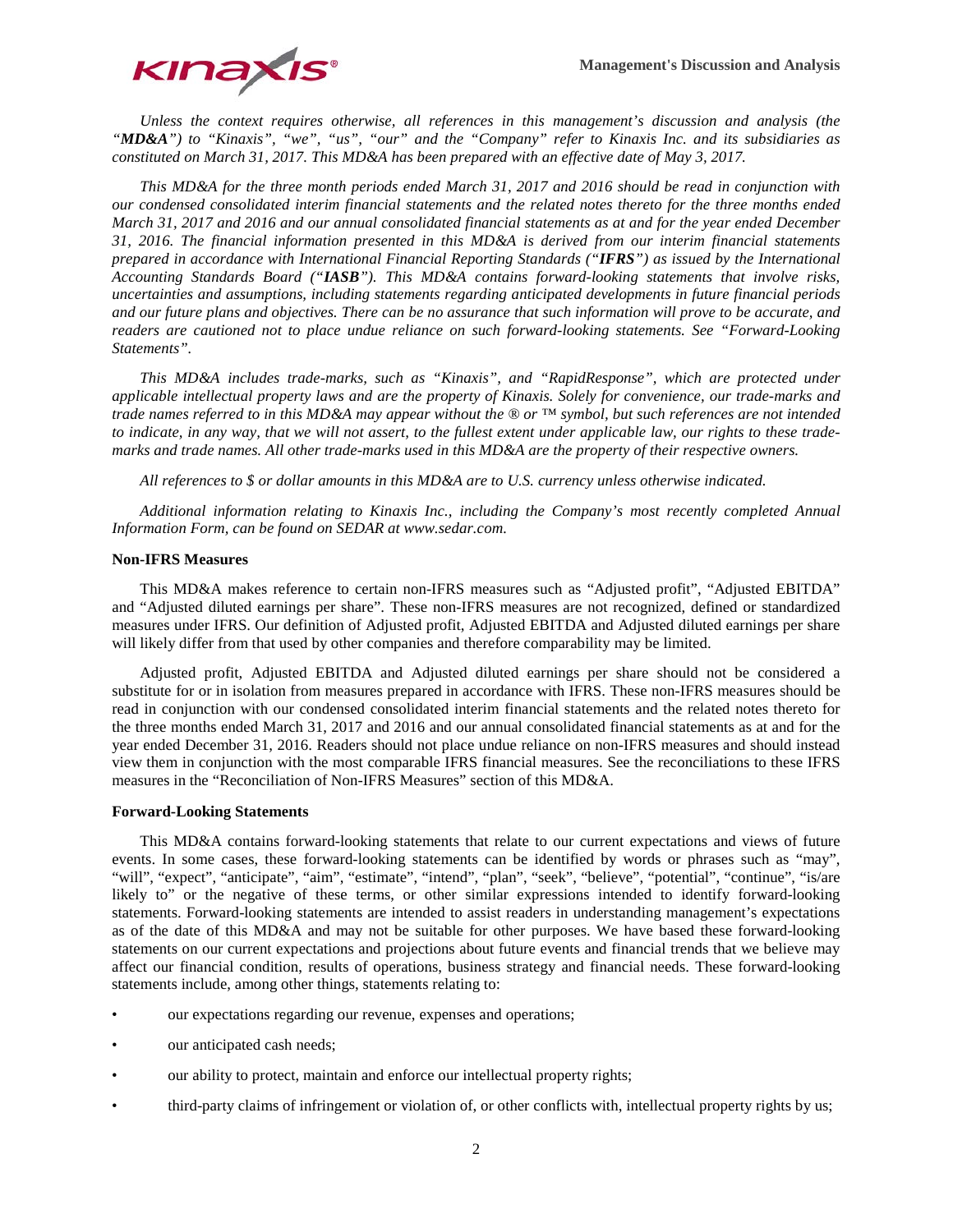

- our plans for and timing of expansion of our solutions and services;
- our future growth plans;
- the acceptance by our customers and the marketplace of new technologies and solutions;
- our ability to attract new customers and develop and maintain existing customers;
- our ability to attract and retain personnel;
- our expectations with respect to advancement in our technologies;
- our competitive position and our expectations regarding competition;
- regulatory developments and the regulatory environments in which we operate; and
- anticipated trends and challenges in our business and the markets in which we operate.

Forward-looking statements are based on certain assumptions and analysis made by us in light of our experience and perception of historical trends, current conditions and expected future developments and other factors we believe are appropriate. Expected future developments include growth in our target market, an increase in our subscription revenue and decrease in maintenance & support revenue based on trends in customer behaviour, increasing sales and marketing expenses, research and development expenses and general and administrative expenses based on our business plans and our continued ability to realize on the benefits of tax credits in the near term. Although we believe that the assumptions underlying the forward-looking statements are reasonable, they may prove to be incorrect.

Whether actual results, performance or achievements will conform to our expectations and predictions is subject to a number of known and unknown risks and uncertainties, including those set forth below under the heading "Risks and Uncertainties". These risks and uncertainties could cause our actual results, performance, achievements and experience to differ materially from the future expectations expressed or implied by the forward-looking statements. In light of these risks and uncertainties, readers should not place undue reliance on forward-looking statements.

The forward-looking statements made in this MD&A relate only to events or information as of the date on which the statements are made in this MD&A and are expressly qualified in their entirety by this cautionary statement. Except as required by law, we do not assume any obligation to update or revise any forward-looking statements, whether as a result of new information, future events or otherwise, after the date on which the statements are made or to reflect the occurrence of unanticipated events.

Readers should read this MD&A with the understanding that our actual future results may be materially different from what we expect.

# **Risks and Uncertainties**

We are exposed to risks and uncertainties in our business, including the risk factors set forth below:

- If we are unable to attract new customers or sell additional products to our existing customers, our revenue growth and profitability will be affected.
- We derive a significant portion of our revenue from a relatively small number of customers, and our growth depends on our ability to retain existing customers and add new customers.
- We encounter long sales cycles, particularly with our larger customers, which could have an adverse effect on the amount, timing and predictability of our revenue.
- We rely significantly on recurring revenue, and if recurring revenue declines or contracts are not renewed our future results of operations could be harmed.
- Downturns or upturns in new sales will not be immediately reflected in operating results and may be difficult to discern.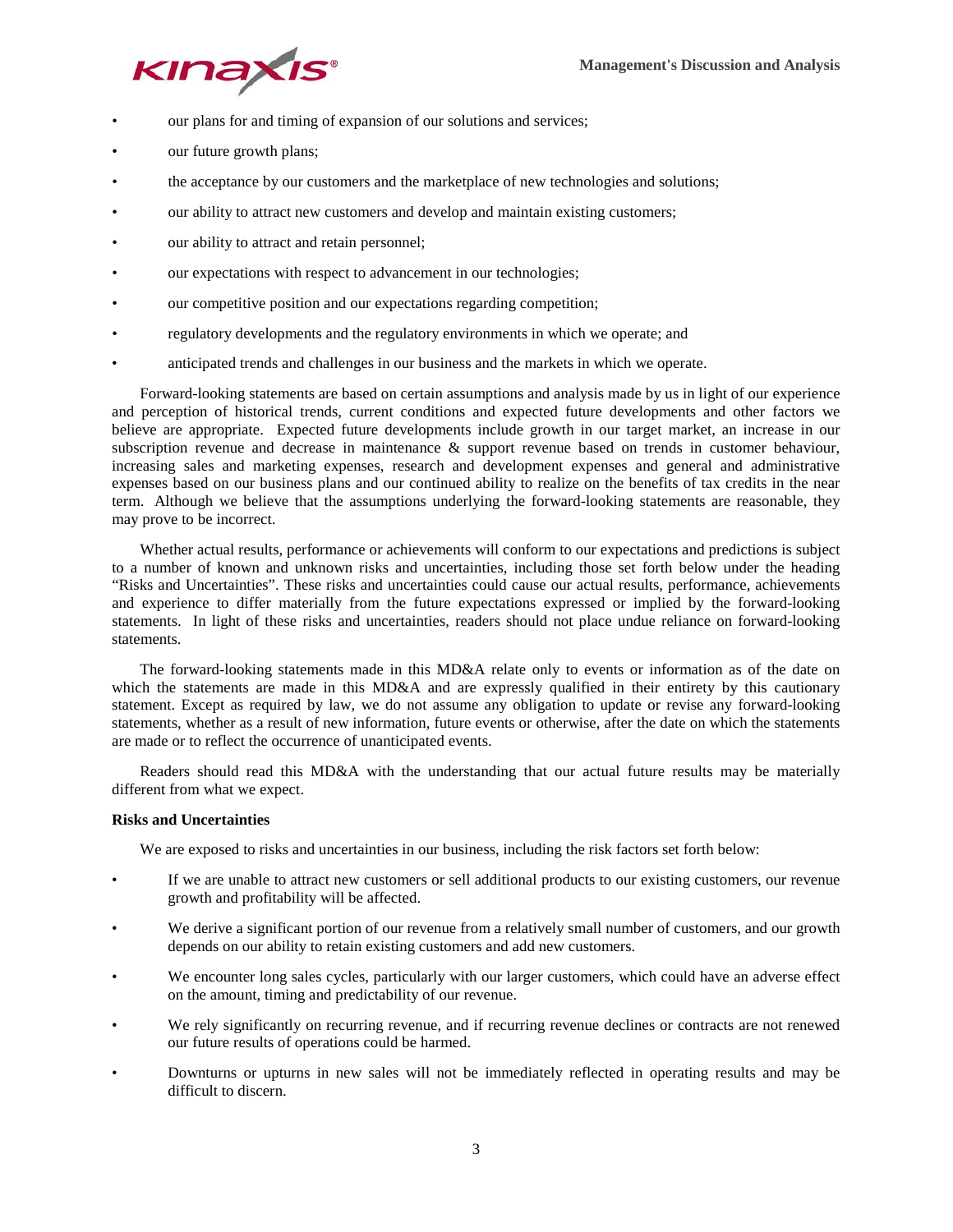

- Our quarterly results of operations may fluctuate. As a result, we may fail to meet or exceed the expectations of investors or securities analysts which could cause our share price to decline.
- Our ability to retain customers and attract new customers could be adversely affected by an actual or perceived breach of security relating to customer information.
- We have incurred operating losses in the past and may incur operating losses in the future.
- If we are unable to develop new products and services, sell our solutions into new markets or further penetrate our existing markets, our revenue will not grow as expected.
- If we do not maintain the compatibility of our solutions with third-party applications that our customers use in their business processes, demand for our solutions could decline.
- Our inability to adapt to rapid technological change could impair our ability to remain competitive.
- We enter into service level agreements with all of our customers. If we fail to meet these contractual commitments, we could be obligated to provide credits or refunds for prepaid amounts related to unused subscription services or face contract terminations, which could adversely affect our revenues.
- Downturns in general economic and market conditions and reductions in IT spending may reduce demand for our solutions, which could negatively affect our revenue, results of operations and cash flows.
- We are subject to fluctuations in currency exchange rates.
- If we fail to protect our intellectual property and proprietary rights adequately, our business could be adversely affected.
- An assertion by a third party that we are infringing its intellectual property could subject us to costly and time consuming litigation or expensive licenses which could harm our business.
- Our solutions are complex and customers may experience difficulty in implementing or upgrading our products successfully or otherwise achieving the benefits attributable to our products.
- The markets in which we participate are highly competitive, and our failure to compete successfully would make it difficult for us to add and retain customers and would reduce or impede the growth of our business.
- If we fail to retain our key employees, our business would be harmed and we might not be able to implement our business plan successfully.
- Our growth is dependent upon the continued development of our direct sales force.
- As we increase our emphasis on our partnership program, we may encounter new risks.
- If we experience significant fluctuations in our rate of anticipated growth and fail to balance our expenses with our revenue forecasts, our results could be harmed.
- Interruptions, delays or security breaches in the services provided by third-party data centers and/or internet service providers could impair the delivery of our solutions and our business could suffer.
- We may experience service failures or interruptions due to defects in the software, infrastructure, thirdparty components or processes that comprise our existing or new solutions, any of which could adversely affect our business.
- The use of open source software in our products may expose us to additional risks and harm our intellectual property.
- Mergers or other strategic transactions involving our competitors or customers could weaken our competitive position, which could harm our results of operations.
- We may not receive significant revenue as a result of our current research and development efforts.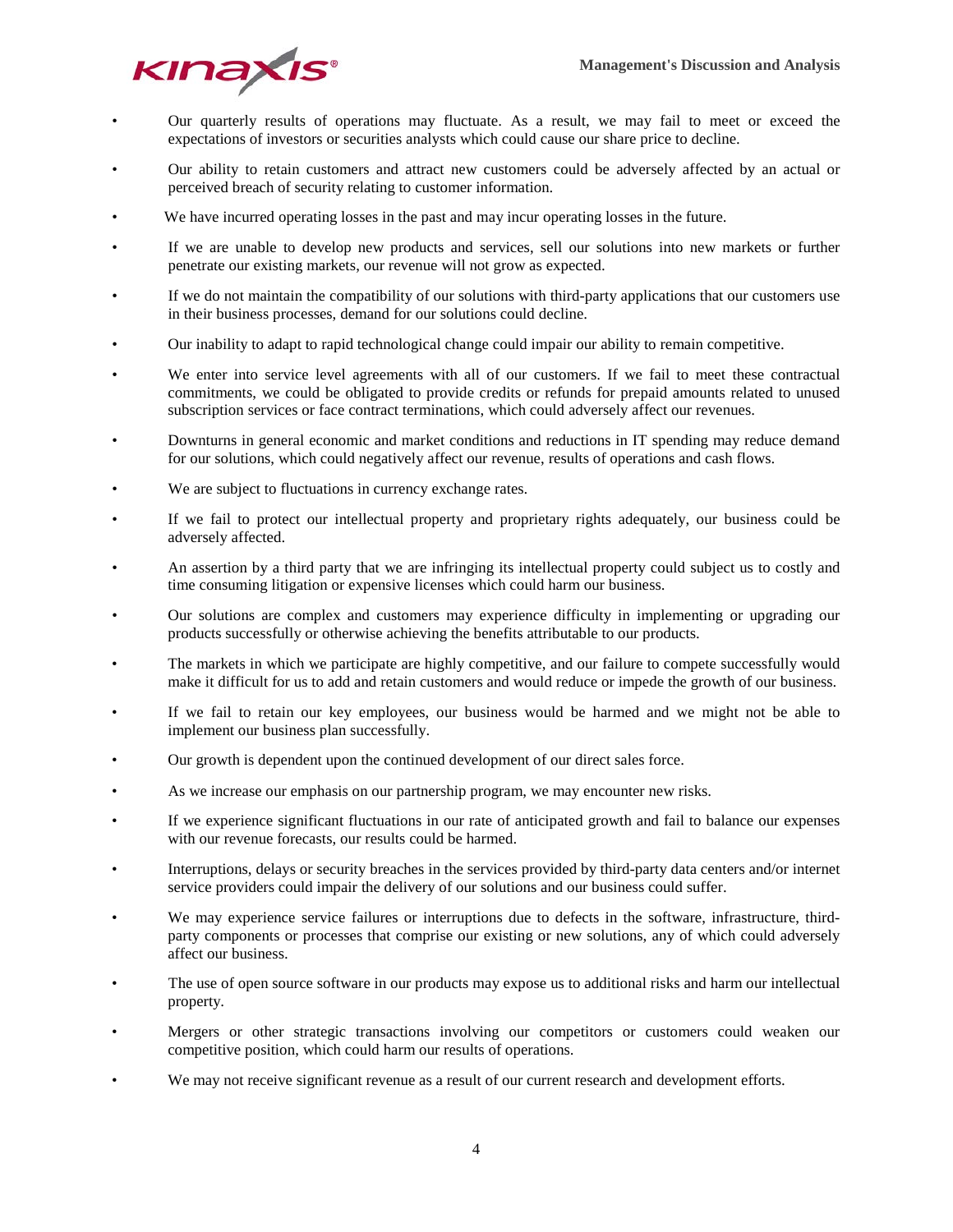

- Because our long-term success depends, in part, on our ability to continue to expand the sales of our solutions to customers located outside of North America, our business will be susceptible to risks associated with international operations.
- From time to time, we may become defendants in legal proceedings as to which we are unable to assess our exposure and which could become significant liabilities in the event of an adverse judgment.
- We are subject to taxation in various jurisdictions and the taxing authorities may disagree with our tax positions.
- If we fail to develop widespread brand awareness cost-effectively, our business may suffer.
- Our strategy includes pursuing acquisitions and our potential inability to successfully integrate the newlyacquired companies or businesses may adversely affect our financial results.
- The market price for our common shares may be volatile.
- We may issue additional common shares in the future which may dilute our shareholders' investments.

A comprehensive discussion of risks, including risks not specifically listed above, can be found in our most recently filed Annual Information Form. Additional risks and uncertainties not presently known to us or that we currently consider immaterial also may impair our business and operations and cause the price of our shares to decline. If any of the noted risks actually occur, our business may be harmed and our financial condition and results of operations may suffer significantly.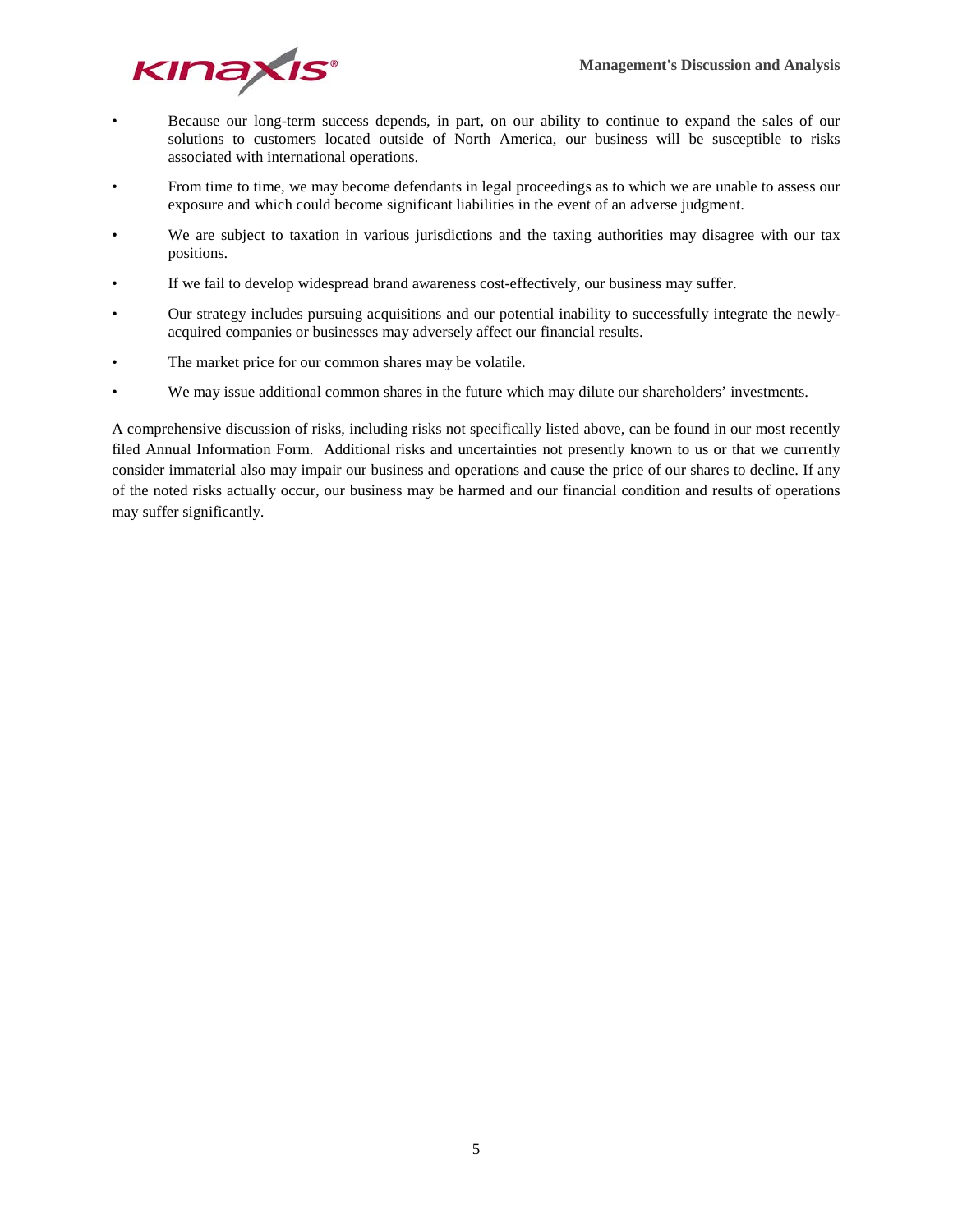

# **Overview**

We are a leading provider of cloud-based subscription software that enables our customers to improve and accelerate analysis and decision-making across their supply chain operations. Our RapidResponse product provides supply chain planning and analytics capabilities that create the foundation for managing multiple, interconnected supply chain management processes, including demand planning, supply planning, inventory management, order fulfillment and capacity planning. Our professional services team supports deployment of RapidResponse in new customers and assists existing customers in fully leveraging the benefits of the product.

Our target market is large global enterprises that have significant unresolved supply chain challenges. We believe this market is growing as a result of a number of factors, including increased complexity and globalization of supply chains, outsourcing, a diversity of data sources and systems, and competitive pressures on our customers.

We have established a consistent financial track record of strong revenue growth, solid earnings performance and cash generation. Our subscription and total annual revenues have grown at a compound annual growth rate (CAGR) of 27% and 24% respectively for the three years ended December 31, 2016. This growth is driven both by contracts with new customers and expansion of our solution and service engagements within our existing customer base. For the three months ended March 31, 2017, our Adjusted EBITDA was 26% of revenue and ending cash balances stand at \$142.0 million.

Our customers are generally large national or multinational enterprises with complex supply chain requirements. We target multiple key industry verticals including high technology and electronics manufacturing, aerospace and defense, industrial products, life sciences and pharmaceuticals, automotive, and consumer packaged goods.

We sell our product using a subscription-based model. Our agreements with customers are typically two to five years in length. Our subscription fee generally depends on the size of our customer, the number of applications deployed, the number of users and the number of manufacturing, distribution and inventory sites our product is required to model. Average annual contract value fluctuates from period to period depending on the size of new customers and the extent to which we are successful in expanding adoption of our products by existing customers.

For the three months ended March 31, 2017, our ten largest customers accounted for approximately 49% of our total revenues with one customer accounting for 12.1% of total revenues.

Increasing revenues through new customer wins is one of our highest organizational priorities. Our sales cycle can be lengthy, as we generally target very large organizations with significant internal processes for adoption of new systems. We currently pursue a revenue growth model that includes both direct sales through our internal sales force, as well as indirect sales through channels including resellers and other partners.

Due to the growth in the market and increasing need for solutions, competition in the industry from new entrants and larger incumbent vendors will increase. In addition to this increased competitive pressure, changes in the global economy may have an impact on the timing and ability of these enterprises to make buying decisions, which may have an impact on our performance.

We continue to drive growth in our business through new customer acquisition and expansion of existing customers through our land and expand strategy. Over the last several years, approximately 65% of subscription growth has been derived from new customers. Our net revenue retention is greater than 100%, reflecting our longer term contract structure and renewal history.

We continue to invest in developing our partner capabilities and in our technology. In July 2016, we released version 2016.2 of RapidResponse, reflecting our ongoing investment in our product's scale and capabilities, and our commitment to supporting the needs of our expanding customer base.

We also continue to invest in our partner capabilities. In October 2015, we announced an engagement with Accenture where Accenture will provide product development and product training services and together we will develop differentiated supply chain solutions designed to meet enterprise end-customer supply chain solutions. In May 2016, we announced an alliance with Deloitte Consulting LLP in the U.S. to develop supply chain solutions designed to improve the end-to-end supply chain for large enterprises. In February 2017, we announced an alliance with Bain & Company which will enable Bain to extend the value they bring to their clients by leveraging the power of RapidResponse during their supply chain diagnostics engagement.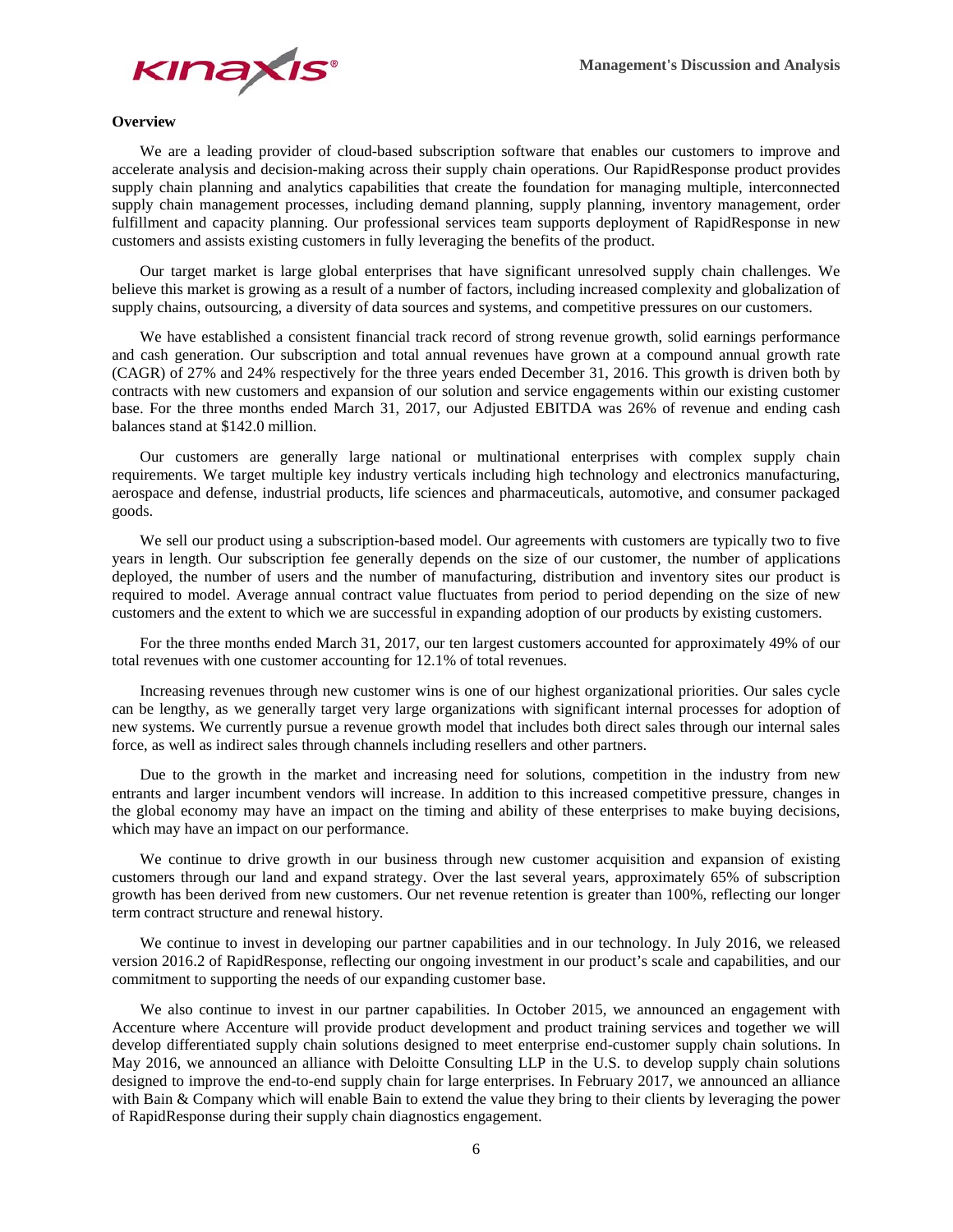

We are headquartered in Ottawa, Ontario. We have subsidiaries located in the United States, the Netherlands, South Korea and Hong Kong and a subsidiary and office in Tokyo, Japan. We continue to expand our operations internationally. In the three months ended March 31, 2017, 88% of our revenues were derived from North American based customer contracts and our remaining revenues were derived principally from Asian and European based contracts.

# **Key Performance Indicators**

The key performance indicators that we use to manage our business and evaluate our financial results and operating performance are: total revenue, total new customers, incremental subscription revenue and bookings, net revenue retention, secured subscription backlog, operating expenses, Adjusted profit (as discussed below), Adjusted EBITDA (as discussed below), Adjusted diluted earnings per share (as discussed below), and cash flow from operations. Some of these measures are non-IFRS measures. See "Non-IFRS Measures" above. Management reconciles non-IFRS measures to IFRS measures where a comparable IFRS measure exists. See "Reconciliation of Non-IFRS Measures" below. We evaluate our performance by comparing our actual results to budgets, forecasts and prior period results.

#### *Net revenue retention*

Our subscription customers generally enter into two to five year agreements, paid annually in advance, for use of our solution. In certain circumstances, customers will prepay subscription fees for the term of the agreement for various reasons. Subscription agreements are generally subject to price increases upon renewal reflecting both inflationary increases and the additional value provided by our solutions. In addition to the expected increase in subscription revenue from price increases over time, existing customers may subscribe for additional applications, users or sites during the terms of their agreements.

Our subscription model results in a high proportion of recurring revenue, which we define as subscription revenue plus maintenance & support revenue (see "Significant Factors Affecting Results of Operations – Revenue"). We believe the power of the subscription model is only fully realized when a vendor has high retention rates. High customer retention rates generate a long customer lifetime and a very high lifetime value of the customer. Our net revenue retention rates remain over 100%, which includes sales of additional applications, users and sites to existing customers.

The recurring nature of our revenue provides high visibility into future performance, and upfront payments result in cash flow generation in advance of revenue recognition. Typically, approximately 80% of our annual subscription revenue is recognized from customers that are in place at the beginning of the year (excluding the effect of renewals) and this continues to be our target model going forward. However, this also means that agreements with new customers or agreements with existing customers purchasing additional applications, users or sites in a quarter may not contribute significantly to revenue in the current quarter. For example, a new customer who enters into an agreement on the last day of a quarter will typically have no impact on the revenue recognized in that quarter.

#### **Significant Factors Affecting Results of Operations**

Our results of operations are influenced by a variety of factors, including:

## *Revenue*

Our revenue consists of subscription fees, professional service fees and maintenance and support fees. Subscription revenue is comprised of fixed term fees for licensed on-premise use of RapidResponse or fees for provision as software as a service ("**SaaS**") in a hosted/cloud environment.

Subscription revenue includes maintenance and support for the solution for the term of the contract as well as hosting services when provided under a SaaS arrangement.

Professional services revenue is comprised of fees charged to assist organizations to implement and integrate our solution and train their staff to use and deploy our solution. Professional service engagements are contracted on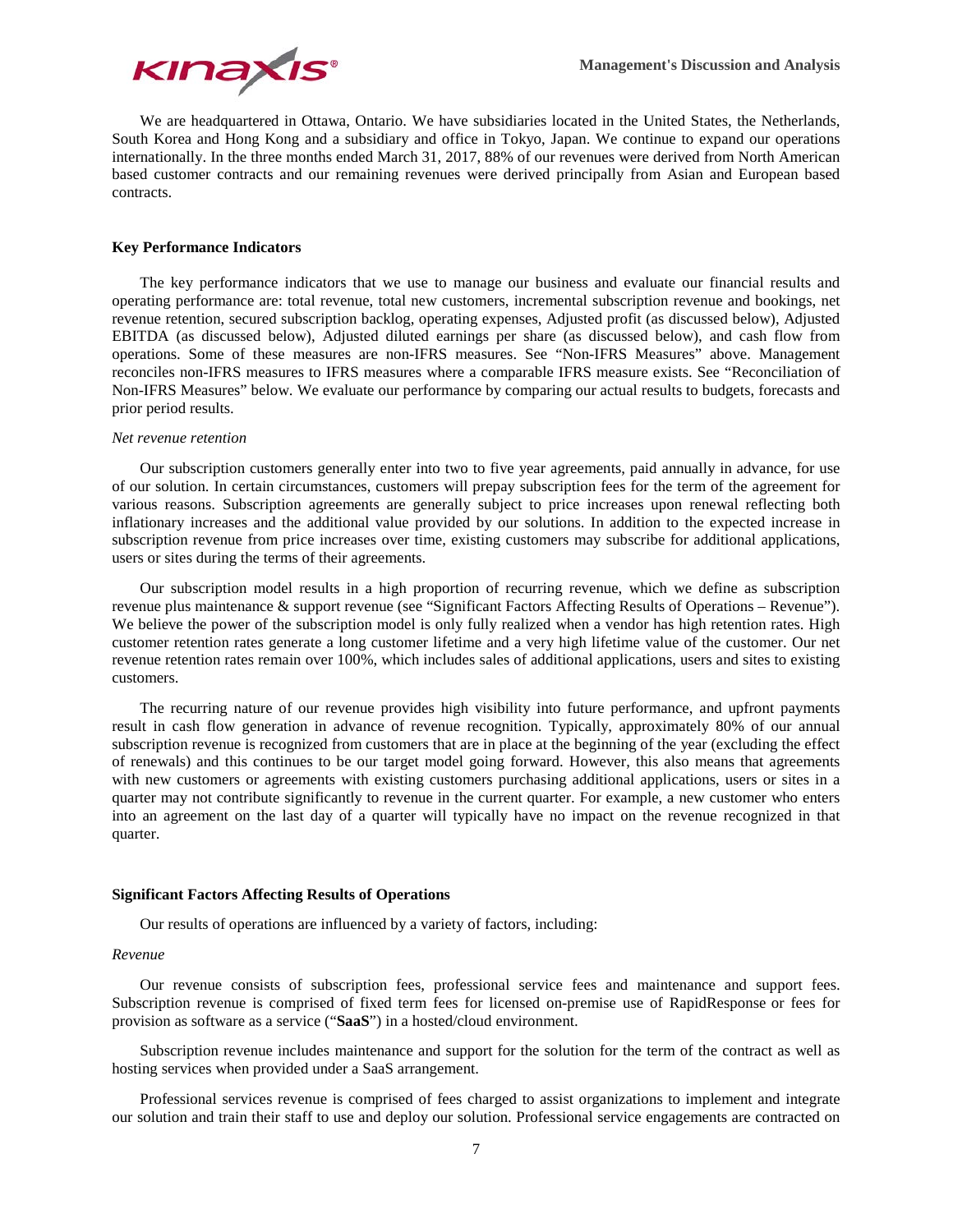

a time and materials basis including billable travel expenses and are billed and recognized as revenue as the service is delivered. In certain circumstances, we enter into arrangements for professional services on a fixed price basis; in these cases, revenue is recognized by reference to the stage of completion of the contract.

Maintenance & support revenue relates to fees for maintenance and support for certain legacy customers who licensed our software on a perpetual basis prior to our conversion to a SaaS model in 2005. Over time, this revenue stream is expected to decline as more customers eventually convert to our more comprehensive, subscription based service or customers choose to let their support contracts lapse.

## *Cost of revenue*

Cost of revenue consists of personnel, travel and other overhead costs related to implementation teams supporting initial deployments, training services and subsequent stand-alone engagements for additional services. Cost of revenue also includes personnel and overhead costs associated with our customer support team, the cost of our data center facilities where we physically host our on-demand solution, and network connectivity costs for the provisioning of hosting services under SaaS arrangements.

## *Sales and marketing expenses*

Sales and marketing expenses consist primarily of personnel and related costs for our sales and marketing teams, including salaries and benefits, commissions earned by sales personnel, partner programs support and training, and trade show and promotional marketing costs.

We plan to continue to invest in sales and marketing by expanding our domestic and international selling and marketing activities, building brand awareness, developing partners, and sponsoring additional marketing events. We expect that in the future, sales and marketing expenses will continue to increase.

## *Research and development expenses*

Research and development ("R&D") expenses consist primarily of personnel and related costs for the teams responsible for the ongoing research, development and product management of RapidResponse. These expenses are recorded net of any applicable scientific research and experimental development investment tax credits ("**investment tax credits**") earned for expenses incurred in Canada against eligible projects. We only record nonrefundable tax credits to the extent there is reasonable assurance we will be able to use the investment tax credits to reduce current or future tax liabilities. As the Company has an established history of profits, we do expect to realize the benefit of these tax credits in the near term. Further, we anticipate that spending on R&D will also be higher in absolute dollars as we expand our research and development and product management teams.

#### *General and administrative expenses*

General and administrative expenses consist primarily of personnel and related costs associated with administrative functions of the business including finance, human resources and internal information system support, as well as legal, accounting and other professional fees. We expect that, in the future, general and administrative expenses will increase in absolute dollars as we invest in our infrastructure and we incur additional employee-related costs and professional fees related to the growth of our business and international expansion.

## *Foreign exchange*

Our presentation and functional currency is U.S. dollars with the exception of our subsidiaries in South Korea (South Korean Won), Japan (Japanese Yen) and the Netherlands (Euro). We derive most of our revenue in U.S. dollars. Our head office and a significant portion of our employees are located in Ottawa, Canada, and as such approximately a third of our expenses are incurred in Canadian dollars.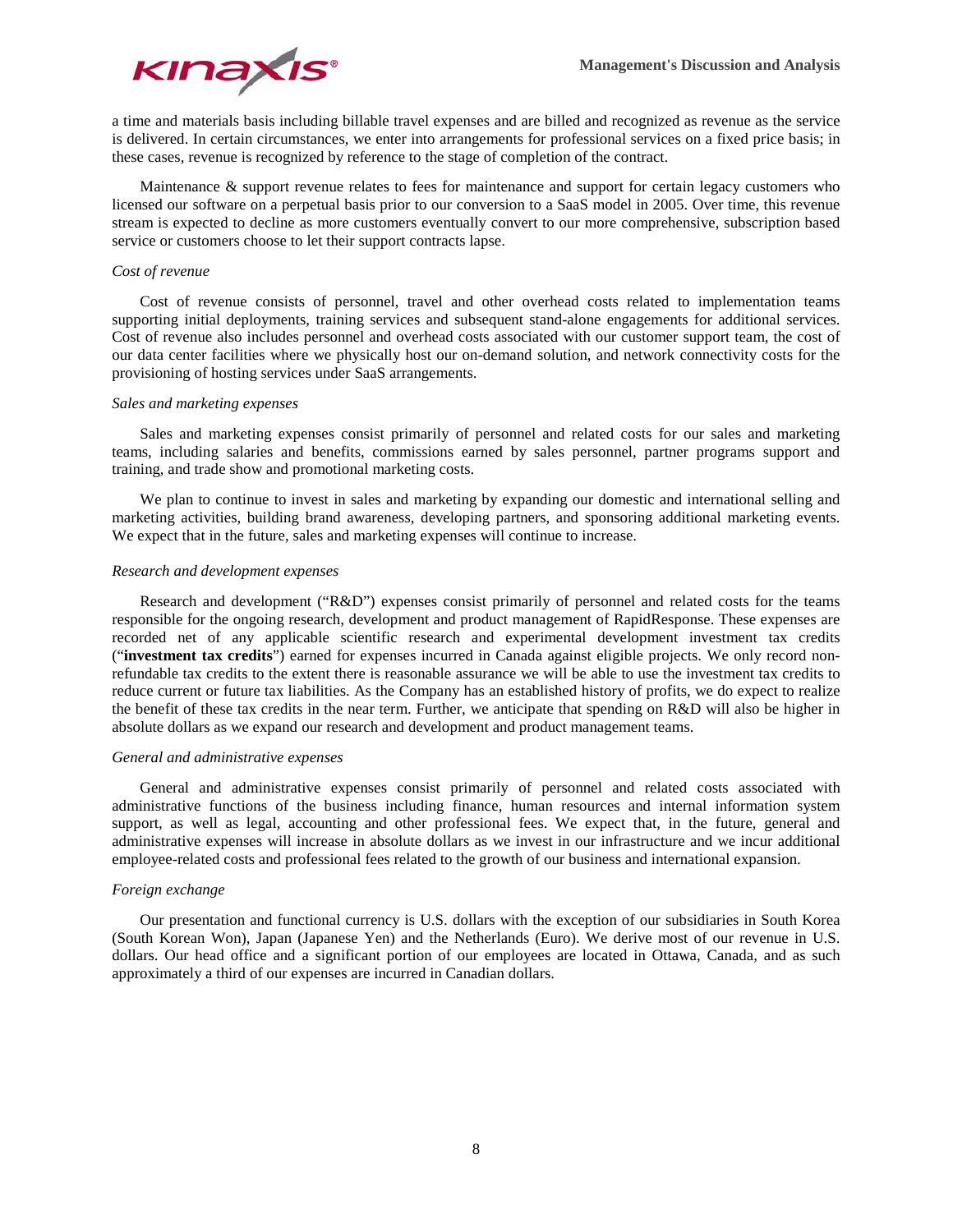

# **Results of Operations**

The following table sets forth a summary of our results of operations for the three months ended March 31, 2017 and 2016:

|                                | Three months ended |                                       |    |                   |  |  |
|--------------------------------|--------------------|---------------------------------------|----|-------------------|--|--|
|                                | March 31,<br>2017  |                                       |    | March 31,<br>2016 |  |  |
|                                |                    | (In thousands of U.S. dollars, except |    |                   |  |  |
|                                |                    | earnings per share)                   |    |                   |  |  |
| <b>Statement of Operations</b> |                    |                                       |    |                   |  |  |
|                                | -S                 | 32,542                                | \$ | 27,032            |  |  |
|                                |                    | 10,377                                |    | 8,105             |  |  |
|                                |                    | 22,165                                |    | 18,927            |  |  |
|                                |                    | 17,164                                |    | 13,721            |  |  |
|                                |                    | 5,001                                 |    | 5,206             |  |  |
|                                |                    | (11)                                  |    | 266               |  |  |
|                                |                    | 167                                   |    | 74                |  |  |
|                                |                    | 5,157                                 |    | 5,546             |  |  |
|                                |                    | 1,931                                 |    | 2,177             |  |  |
|                                | \$                 | 3,226                                 | \$ | 3,369             |  |  |
|                                | \$                 | 5,942                                 | \$ | 5,649             |  |  |
|                                | \$                 | 8,505                                 | \$ | 8,006             |  |  |
|                                | \$.                | 0.13                                  | \$ | 0.14              |  |  |
|                                | \$                 | 0.12                                  | S  | 0.13              |  |  |
|                                |                    | 0.23                                  | S  | 0.22              |  |  |

|  | As at                          |                      |         |  |  |
|--|--------------------------------|----------------------|---------|--|--|
|  | March 31,<br>2017              | December 31,<br>2016 |         |  |  |
|  | (In thousands of U.S. dollars) |                      |         |  |  |
|  | 185.562                        | -S                   | 168,292 |  |  |
|  | 76.136                         |                      | 68,656  |  |  |
|  | 1.209                          |                      | 1.430   |  |  |

Note:

(1) Adjusted profit, Adjusted EBITDA and Adjusted diluted earnings per share are non-IFRS measures. See "Non-IFRS Measures". For a reconciliation of these measures to the closest IFRS measure, where a comparable IFRS measure exists, see "Reconciliation of Non-IFRS Measures" below.

# **Reconciliation of Non-IFRS Measures**

## *Adjusted profit and Adjusted diluted earnings per share*

Adjusted profit represents profit adjusted to exclude our equity compensation plans. Adjusted diluted earnings per share represents diluted earnings per share using Adjusted profit. We use Adjusted profit and Adjusted diluted earnings per share to measure our performance as these measures better align with our results and improve comparability against our peers.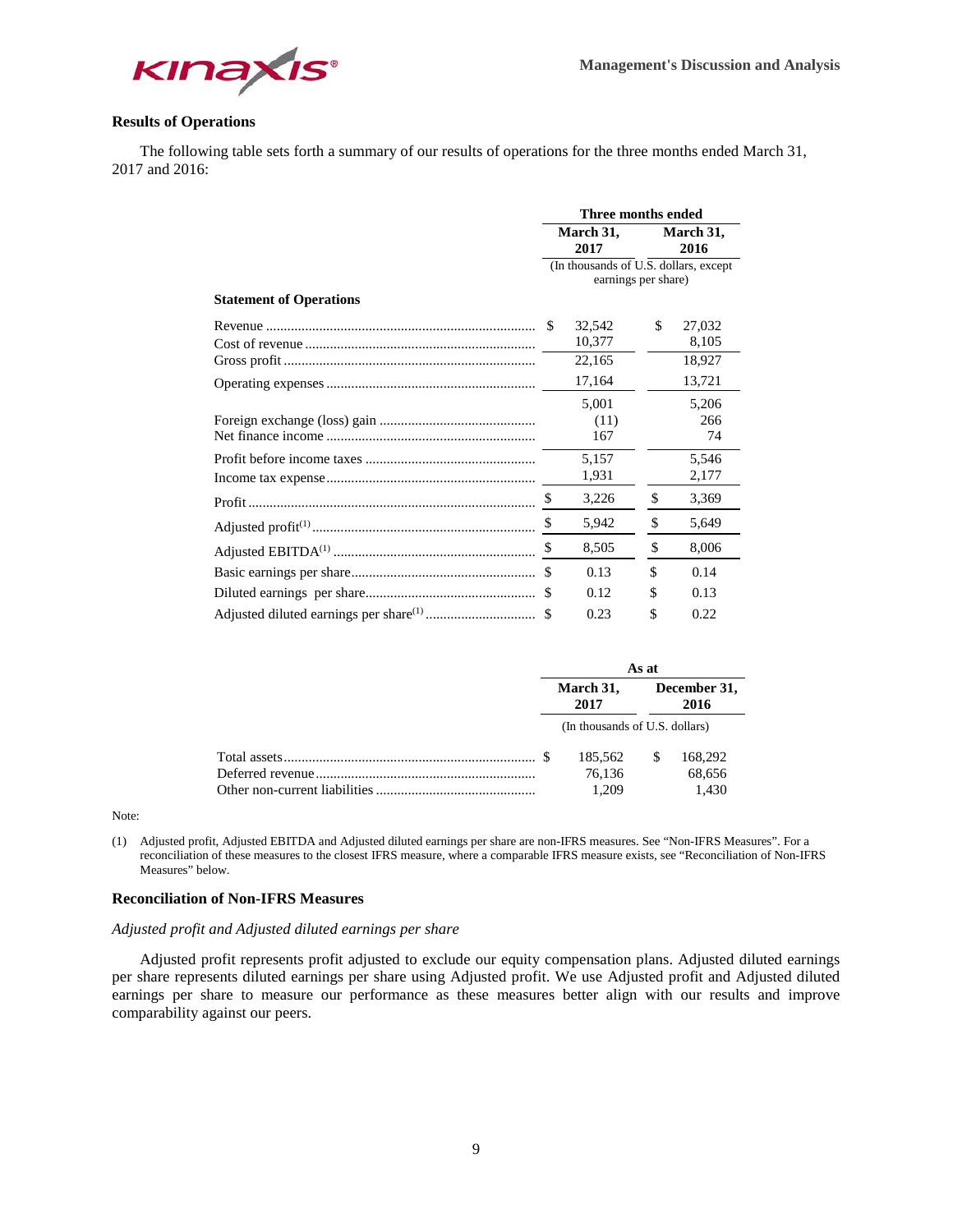

# *Adjusted EBITDA*

Adjusted EBITDA represents profit adjusted to exclude our equity compensation plans, income tax expense, depreciation, foreign exchange loss (gain) and net financing (income) expense. We use Adjusted EBITDA to provide readers with a supplemental measure of our operating performance and thus highlight trends in our core business that may not otherwise be apparent when relying solely on IFRS financial measures.

We believe that securities analysts, investors and other interested parties frequently use non-IFRS measures in the evaluation of issuers. Management also uses non-IFRS measures in order to facilitate operating performance comparisons from period to period, prepare annual operating budgets and assess our ability to meet our capital expenditure and working capital requirements.

We have reconciled Adjusted profit and Adjusted EBITDA to the most comparable IFRS financial measure as follows:

|                                | Three months ended<br>March 31, |                                |    |       |  |  |  |
|--------------------------------|---------------------------------|--------------------------------|----|-------|--|--|--|
|                                |                                 | 2017                           |    | 2016  |  |  |  |
| <b>Statement of Operations</b> |                                 | (In thousands of U.S. dollars) |    |       |  |  |  |
|                                | S                               | 3,226                          | S  | 3,369 |  |  |  |
|                                |                                 | 2,716                          |    | 2,280 |  |  |  |
|                                |                                 | 5,942                          | \$ | 5.649 |  |  |  |
|                                |                                 | 1,931                          |    | 2,177 |  |  |  |
|                                |                                 | 788                            |    | 520   |  |  |  |
|                                |                                 | 11                             |    | (266) |  |  |  |
|                                |                                 | (167)                          |    | (74)  |  |  |  |
|                                |                                 | 2,563                          |    | 2,357 |  |  |  |
|                                | S                               | 8,505                          | \$ | 8,006 |  |  |  |
|                                |                                 | 26%                            |    | 30%   |  |  |  |

## *Revenue*

|         | Three months ended<br>March 31. |        |    | 2016 to<br>2017 |                                                    |
|---------|---------------------------------|--------|----|-----------------|----------------------------------------------------|
|         |                                 | 2017   |    | 2016            | $\frac{0}{0}$                                      |
|         |                                 |        |    |                 | (In thousands of U.S. dollars, except percentages) |
| Revenue |                                 |        |    |                 |                                                    |
|         |                                 | 23.854 | -S | 18.490          | 29%                                                |
|         |                                 | 8.441  |    | 8.304           | 2%                                                 |
|         |                                 | 247    |    | 238             | 4%                                                 |
|         |                                 | 32.542 |    | 27,032          | 20%                                                |

 Total revenue for the first quarter of 2017 was \$32.5 million or an increase of 20% compared to the same period in 2016.

## *Subscription Revenue*

Subscription revenue for the three months ended March 31, 2017 was \$23.9 million, up from \$18.5 million for the same period in 2016, for an increase of 29% or \$5.4 million. The increase was driven by contracts secured with new customers in the last twelve months, as well as expansion of existing customer subscriptions.

## *Professional services revenue*

Professional services revenue varies quarter to quarter due to the size, timing and scheduling of customer engagements and the level of partner engagement. Professional services revenue for the first quarter of 2017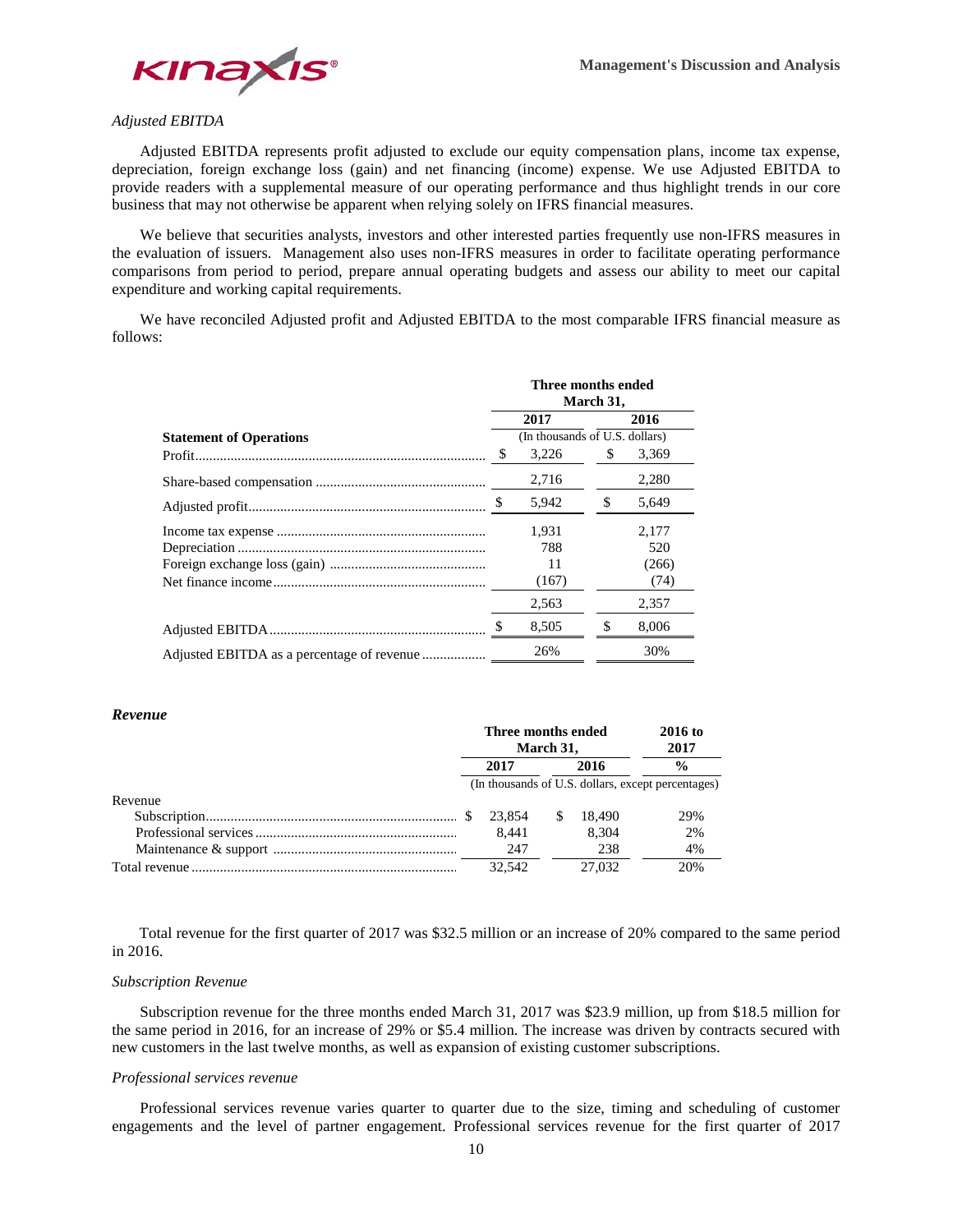

increased \$0.1 million or 2% to \$8.4 million from \$8.3 million for the same period in 2016. Professional services revenue was consistent with the prior year due to an increase in the deployment project activity supported by our partners for new customers acquired in fiscal 2017 and 2016.

## *Maintenance & support revenue*

Maintenance & support revenue for both the three months ended March 31, 2017 and 2016 was \$0.2 million. We expect maintenance and support revenue to continue to account for less than 1% of total revenue.

# *Cost of Revenue*

| Three months ended<br>March 31, |        |      |        | <b>2016 to</b><br>2017                             |
|---------------------------------|--------|------|--------|----------------------------------------------------|
| 2017                            |        | 2016 |        | $\frac{0}{0}$                                      |
|                                 |        |      |        | (In thousands of U.S. dollars, except percentages) |
|                                 | 10.377 |      | 8.105  | 28%                                                |
|                                 | 22.165 |      | 18.927 | 17%                                                |
|                                 | 68%    |      | 70%    |                                                    |

 Cost of revenue for the first quarter of 2017 increased \$2.3 million, or 28%, to \$10.4 million from \$8.1 million for the same period in 2016. The change was due to an increase in headcount and related compensation costs which was driven by our customer growth and global expansion. The increase in costs also reflected increased use of third party providers as we continue to leverage our partners' expertise in support customer engagements together with higher travel costs and billable expenses compared to the same periods in 2016. Higher depreciation and operating costs associated with the expansion of data center capacity to support new and ongoing customer engagements and our expansion in Korea were also incurred in the first quarter of 2017 compared to the same periods in 2016

Gross profit for the three months ended March 31, 2017 was \$22.2 million compared to \$18.9 million for the same period in 2016. Gross profit as a percentage of revenue for the three months ended March 31, 2017 decreased to 68% from 70% for the same period of 2016. The percentage decrease was due to the increase in cost of revenue during the period from investments in additional headcount, the use of third party providers and the expansion of data center capability compared to the same period in 2016.

## *Selling and Marketing Expenses*

| Three months ended<br>March 31, |       |      |       | 2016 to<br>2017                                    |
|---------------------------------|-------|------|-------|----------------------------------------------------|
| 2017                            |       | 2016 |       | $\frac{0}{0}$                                      |
|                                 |       |      |       | (In thousands of U.S. dollars, except percentages) |
|                                 | 6.931 | S.   | 5.979 | 16%                                                |
|                                 | 21\%  |      | 22%   |                                                    |

 Selling and marketing expenses for the first quarter of 2017 increased \$0.9 million, or 16%, to \$6.9 million from \$6.0 million for the first quarter of 2016. Selling and marketing expenses increased due to higher headcount and related compensation to support our investment in our knowledge services organization. An increase in share-based compensation and additional investment in marketing programs was also incurred in the first quarter of 2017 compared to the same period in 2016. As a percentage of revenue, selling and marketing expenses decreased by 1% to 21% in the first quarter of 2017, reflecting the higher growth in revenue in the period. Selling and marketing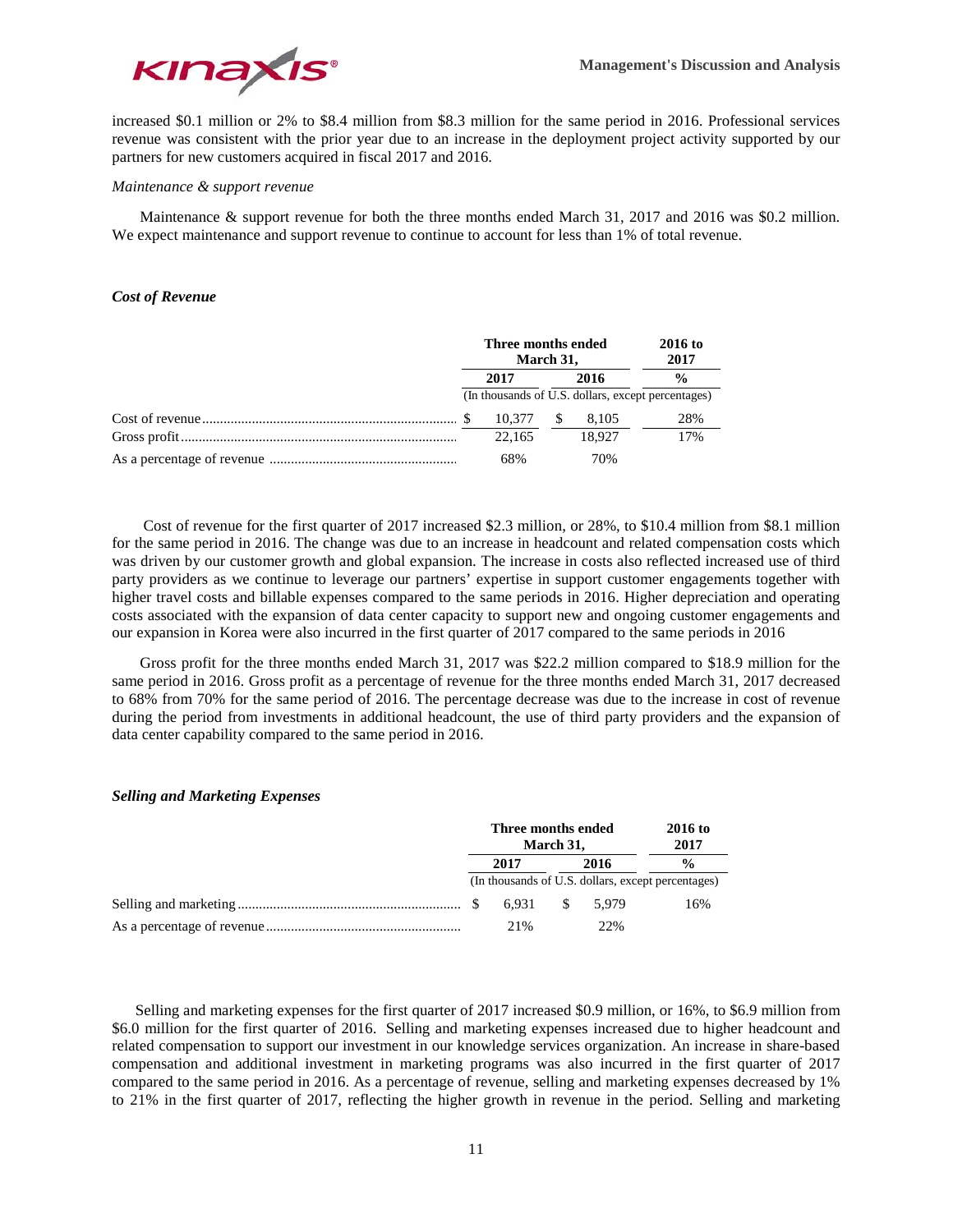

expenses will vary from quarter to quarter due to the timing of marketing programs and events and the timing of closing customer contracts and related variable compensation.

# *Research and Development Expenses*

| Three months ended<br>March 31, |       |    |                                                    |  | $2016$ to<br>2017 |
|---------------------------------|-------|----|----------------------------------------------------|--|-------------------|
| 2016<br>2017                    |       |    | $\frac{6}{9}$                                      |  |                   |
|                                 |       |    | (In thousands of U.S. dollars, except percentages) |  |                   |
| -S                              | 6.559 | \$ | 5.076                                              |  | 29%               |
|                                 | (336) |    | (339)                                              |  | $(1\%)$           |
|                                 | 6.223 |    | 4.737                                              |  | 31%               |
|                                 |       |    |                                                    |  |                   |
|                                 | 20%   |    | 19%                                                |  |                   |
|                                 | 19%   |    | 18%                                                |  |                   |

Gross research and development expenses for the first quarter of 2017 increased \$1.5 million to \$6.6 million or 29%, compared to the same period in 2016. The increase in research and development expenses was due to an increase in headcount and related compensation costs. The investment in headcount supports ongoing programs to develop the RapidResponse product and solution offering and our knowledge solutions for new and existing customers. For the first quarter of 2017 and 2016, investment tax credits earned on research and development activity in Canada were \$0.3 million. The investment tax credits earned reflect a consistent level of scientific research activity considered eligible. As a percentage of revenues, gross research and development expenses was 20% for the first quarter of 2017 compared to 19% for the same period in 2016, reflecting the growth in product development expenses in the current period. Net research and development as a percentage of revenue for the first quarter of 2017 was 19% compared to 18% for the same period in 2016. This was due to higher product development expenses compared to the same period in the previous year.

# *General and Administrative Expenses*

| Three months ended<br>March 31, |       |     | 2016 to<br>2017 |                                                    |
|---------------------------------|-------|-----|-----------------|----------------------------------------------------|
|                                 | 2017  |     | 2016            | $\frac{0}{0}$                                      |
|                                 |       |     |                 | (In thousands of U.S. dollars, except percentages) |
|                                 | 4.010 | -SS | 3.005           | 33%                                                |
|                                 | 12%   |     | 11%             |                                                    |

For the first quarter of 2017, general and administrative expenses increased \$1.0 million, or 33%, to \$4.0 million from \$3.0 million for the same period in 2016. Approximately half of the increase was related to the recruitment of new independent members and the resulting expansion of the Board of Directors. In addition, allowances for overdue accounts were recorded in the first quarter of 2017 along with higher comparative legal, compliance and consulting costs supporting our growth. As a percentage of revenue, general and administrative expenses was 12% for the first quarter of 2017 compared to 11% for the same period in 2016, reflecting the growth in share-based payments.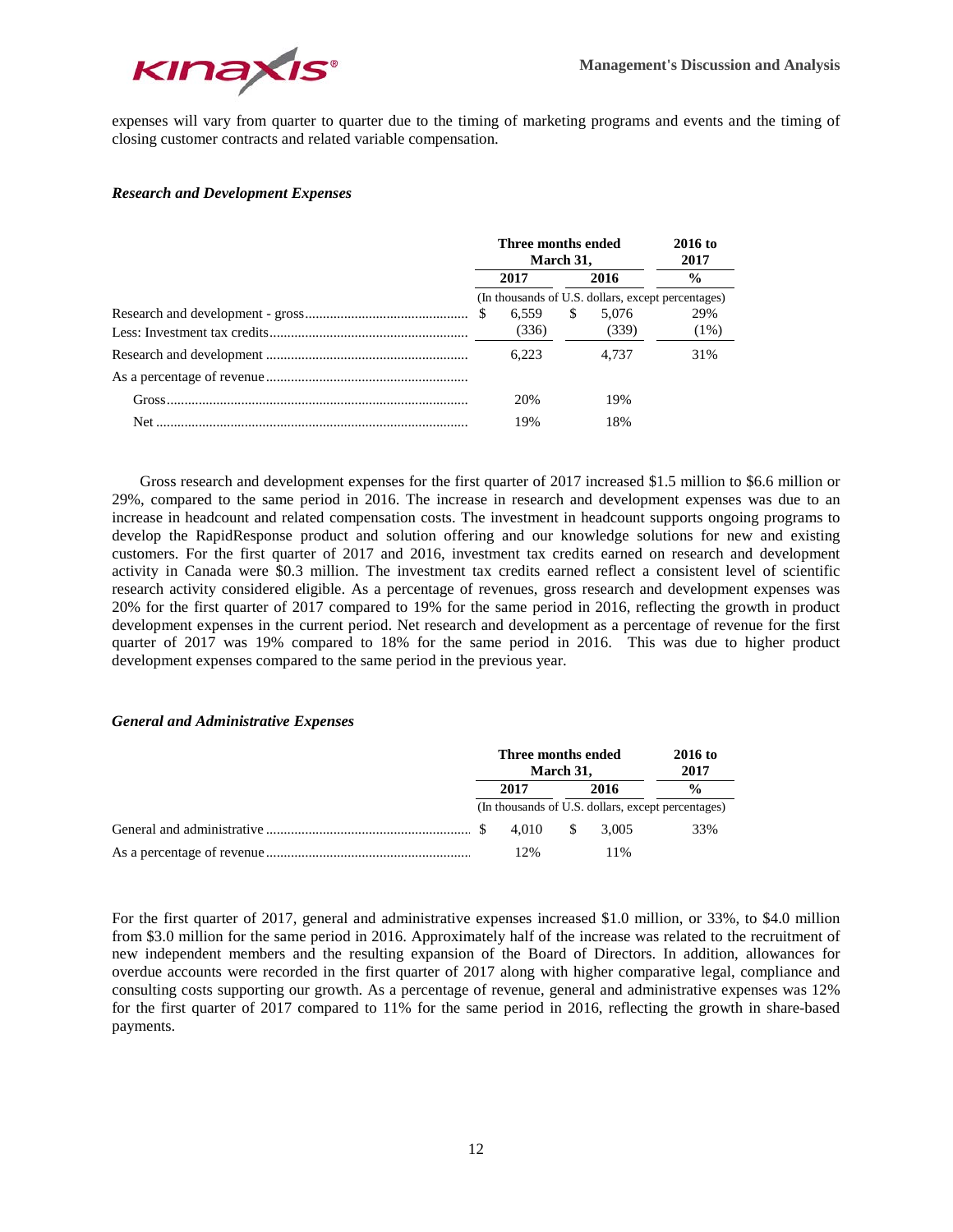

# *Other Income and Expense*

The following table provides a breakdown of other income and expense by type:

|                        |                                                    | Three months ended<br>2016 to<br>2017<br>March 31, |               |  |  |
|------------------------|----------------------------------------------------|----------------------------------------------------|---------------|--|--|
|                        | 2017                                               | 2016                                               | $\frac{0}{0}$ |  |  |
|                        | (In thousands of U.S. dollars, except percentages) |                                                    |               |  |  |
| Other income (expense) |                                                    |                                                    |               |  |  |
|                        | (11)                                               | 266                                                | (1)           |  |  |
| Net finance income     | 167                                                | 74                                                 | 126%          |  |  |
|                        | 156                                                | 340                                                | $(54\%)$      |  |  |

Note:

(1) The percentage change has been excluded as it is not meaningful.

For the three months ended March 31, 2017, total other income was \$0.2 million compared to \$0.3 million for the same period in 2016. The decrease is due to foreign exchange gains incurred in the first quarter of 2016 due to the revaluation of Canadian dollar denominated assets against a weakening U.S. dollar net of an increase in interest income due to the increased cash position in the first quarter of 2017.

## *Income Taxes*

| Three months ended<br>March 31, |       |  | 2016 to<br>2017                                    |                    |
|---------------------------------|-------|--|----------------------------------------------------|--------------------|
|                                 | 2017  |  | 2016                                               | $\frac{0}{\alpha}$ |
|                                 |       |  | (In thousands of U.S. dollars, except percentages) |                    |
|                                 | 1.931 |  | $\frac{1}{2}$ , 2,177                              | $(11\%)$           |

For the three months ended March 31, 2017, income tax expense of \$1.9 million was recognized compared to \$2.2 million for the same period in 2016. The decrease in income tax expense for the first quarter of 2017 compared to 2016 was due to lower profit before income taxes. As a percentage of profit before income taxes, income tax expense for the three months ended March 31, 2017 was 39% compared to 42% for the three months ended March 31, 2016. The decrease was due to one-time adjustments to as filed positions recorded in the first quarter of 2016. The percentage of profit before income taxes is higher than the statutory income tax rates in Canada due primarily to share-based payments expense incurred which is not deductible for income tax purposes in Canada.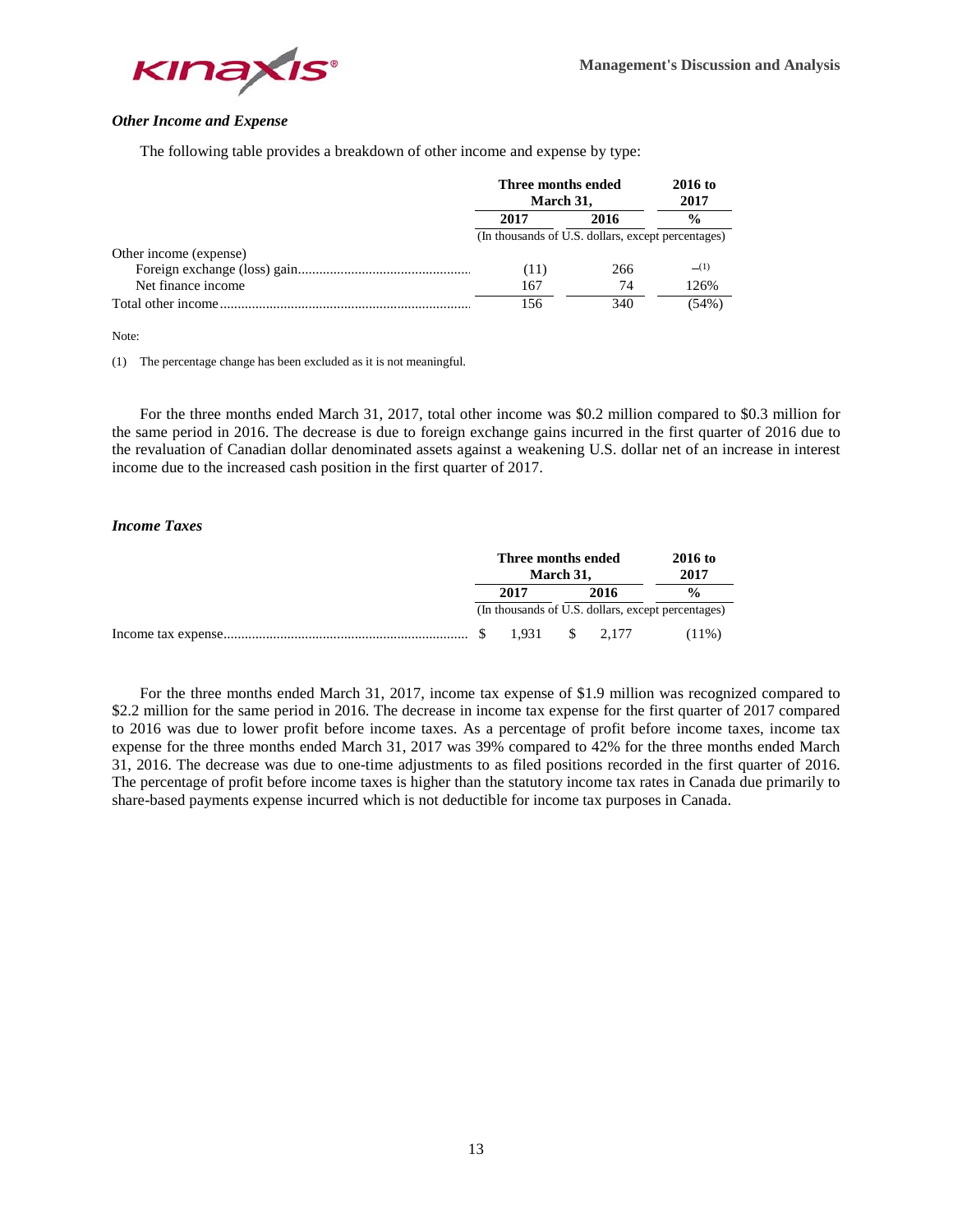

# *Profit*

| Three months ended<br>March 31,                                             | 2016 to<br>2017 |       |               |
|-----------------------------------------------------------------------------|-----------------|-------|---------------|
| 2017                                                                        |                 | 2016  | $\frac{6}{9}$ |
| (In thousands of U.S. dollars, except percentages)<br>and per share amount) |                 |       |               |
| -S<br>3.226                                                                 | S               | 3.369 | (4%)          |
| 5.942                                                                       |                 | 5,649 | 5%            |
| 8,505                                                                       |                 | 8.006 | 6%            |
| 0.13                                                                        |                 | 0.14  |               |
| 0.12                                                                        |                 | 0.13  |               |
| 0.23                                                                        |                 | 0.22. |               |

Note:

(1) Adjusted profit, Adjusted EBITDA and Adjusted diluted earnings per share are non-IFRS measures. See "*Non-IFRS Measures*". For a reconciliation of these measures to the closest IFRS measure, where a comparable IFRS measure exists, see "*Reconciliation of Non-IFRS Measures*" above.

Profit for the three months ended March 31, 2017 decreased \$0.2 million to \$3.2 million or \$0.13 per basic and \$0.12 per diluted share, from \$3.4 million or \$0.14 per basic and \$0.13 per diluted share for the same period in 2016. The decrease in profit was driven primarily by our investment in professional service and data center capacity and research and development and an increase in share-based payments. For the three months ended March 31, 2017, Adjusted EBITDA increased \$0.5 million to \$8.5 million from \$8.0 million for the same period in 2016 due to a higher growth of revenue compared to operating expenses excluding share-based compensation.

# *Key Balance Sheet Items*

| As at March 31,<br>2017 |                                | As at December<br>31, 2016 |         |  |  |
|-------------------------|--------------------------------|----------------------------|---------|--|--|
|                         | (In thousands of U.S. dollars) |                            |         |  |  |
| - S                     | 185.562                        |                            | 168,292 |  |  |
|                         | 87.793                         |                            | 80.581  |  |  |

An analysis of the key balance sheet items driving the change in total assets and liabilities is as follows:

## *Trade and other receivables*

| As at March 31,<br>2017        |        |  |  | As at December<br>31, 2016 |  |
|--------------------------------|--------|--|--|----------------------------|--|
| (In thousands of U.S. dollars) |        |  |  |                            |  |
|                                | 27.405 |  |  | 23,820                     |  |

Trade and other receivables were \$27.4 million at March 31, 2017, an increase of \$3.6 million compared to \$23.8 million at December 31, 2016. The increase in trade and other receivables was due to contracts secured with new customers and expansion of existing customer subscriptions. The change is also due to timing of billings and collections on receivables, which can have a significant impact on the balance at any point in time due to the timing of the annual subscription billing cycle for each customer and when new customer contracts are secured. The aging of trade receivables is generally current. We have an allowance for doubtful accounts of \$0.5 million as at March 31, 2017.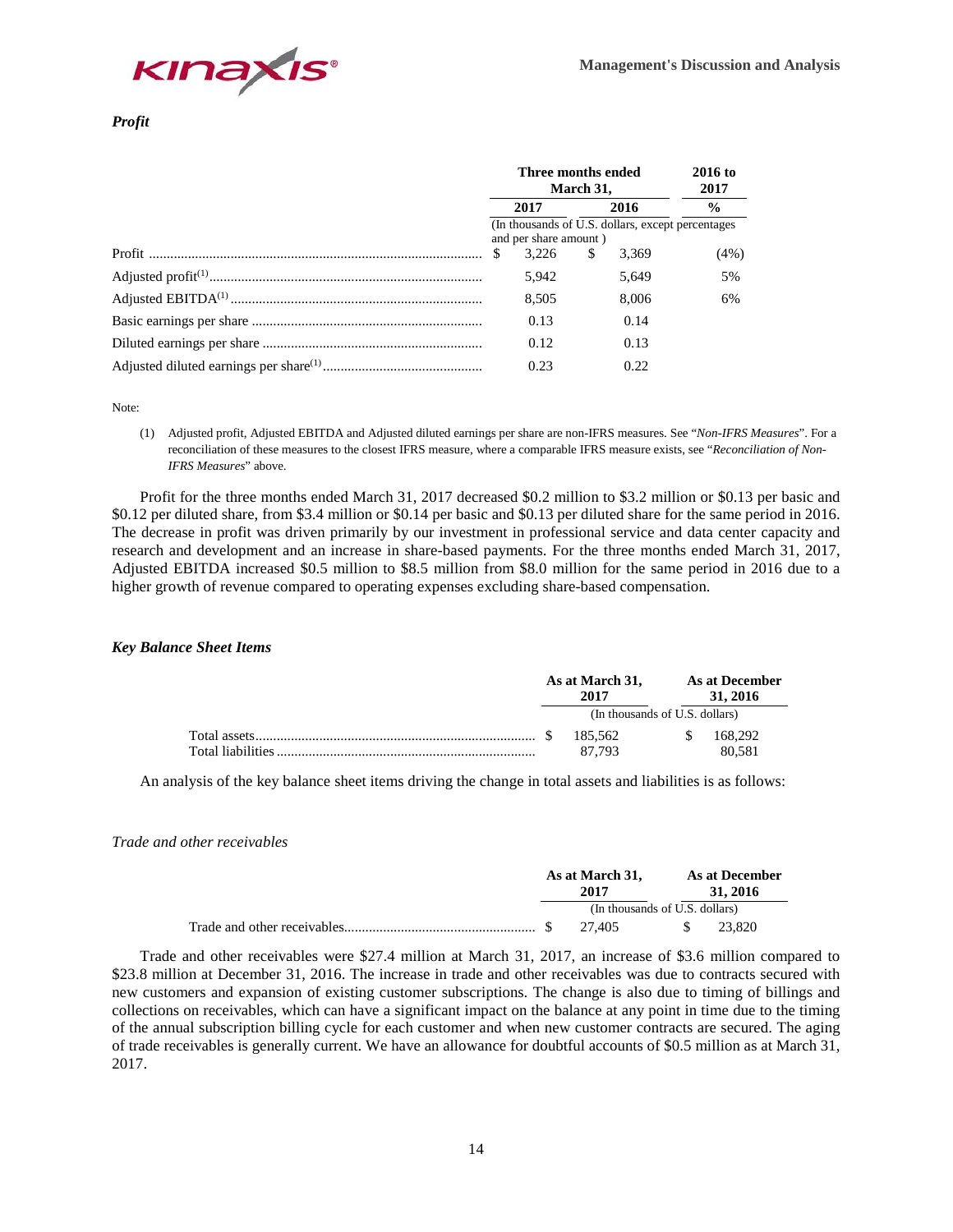

*Investment tax credits* 

|  | As at March 31,<br>2017        |    | As at December<br>31, 2016 |
|--|--------------------------------|----|----------------------------|
|  | (In thousands of U.S. dollars) |    |                            |
|  | \$1.592                        | S. | 1.583                      |
|  | 546                            |    | 755                        |

Investment tax credits receivable were \$1.6 million at both March 31, 2017 and December 31, 2016. The investment tax credits receivable relate to refundable tax credits filed for the 2013 tax year and the 2014 tax period prior to our initial public offering that remain outstanding. Investment tax credits recoverable are the non-refundable portion of investment tax credits earned. The balance decreased \$0.3 million to \$0.5 million at March 31, 2017 from \$0.8 million at December 31, 2016 due to utilization of investment tax credits against current income taxes payable. This decrease was partially offset by estimated non-refundable credits earned in the first quarter of 2017.

*Deferred revenue*

|  | As at March 31,<br>2017        | <b>As at December</b><br>31, 2016 |
|--|--------------------------------|-----------------------------------|
|  | (In thousands of U.S. dollars) |                                   |
|  | 62.507                         | 55.458                            |
|  | 13.629                         | 13.198                            |
|  | 76.136                         | 68.656                            |

Deferred revenue at March 31, 2017 was \$76.1 million, an increase of \$7.4 million compared to \$68.7 million at December 31, 2016. We generally bill our customers annually in advance for subscriptions resulting in the amount billed being initially recorded as deferred revenue and drawn down to revenue over the term. Deferred revenue increased due to contracts secured with new customers and expansion of existing customer subscriptions. Deferred revenue also varies depending upon the timing of billings for existing and new customer contracts. Deferred revenue relating to subscription term periods beyond one year totaled \$13.6 million at March 31, 2017 compared to \$13.2 million at December 31, 2016.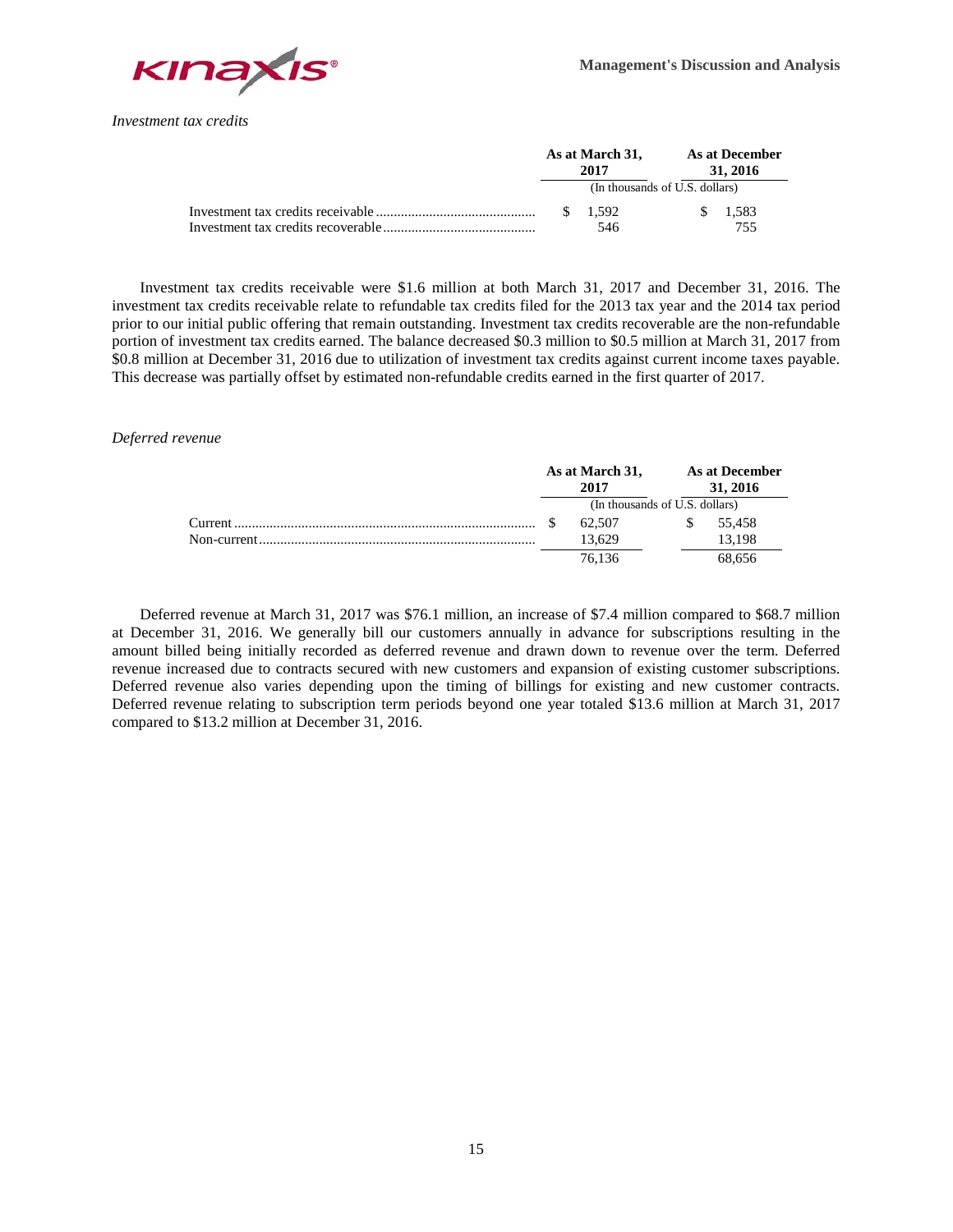

# **Summary of Quarterly Results**

The following table summarizes selected results for the eight most recent completed quarters to March 31, 2017.

|                                              |                   |                             |                       | Three months ended      |     |                   |                             |               |                       |                  |
|----------------------------------------------|-------------------|-----------------------------|-----------------------|-------------------------|-----|-------------------|-----------------------------|---------------|-----------------------|------------------|
|                                              | March 31,<br>2017 | <b>December</b><br>31, 2016 | September<br>30, 2016 | <b>June 30,</b><br>2016 |     | March 31,<br>2016 | <b>December</b><br>31, 2015 |               | September<br>30, 2015 | June<br>30, 2015 |
| Revenue:                                     |                   |                             |                       |                         |     |                   |                             |               |                       |                  |
|                                              | \$<br>23,854      | \$<br>22,660                | \$<br>20,753          | \$<br>19,935            | \$  | 18,490            | \$<br>16,963                | \$            | 16,544                | \$<br>16,284     |
|                                              | 8,441             | 7,355                       | 8,918                 | 8,538                   |     | 8,304             | 6,977                       |               | 6,870                 | 7,137            |
| Maintenance & support                        | 247               | 249                         | 250                   | 261                     |     | 238               | 251                         |               | 251                   | 283              |
|                                              | 32,542            | 30,264                      | 29,921                | 28,734                  |     | 27,032            | 24,191                      |               | 23,665                | 23,704           |
|                                              | 10,377            | 9,493                       | 9,466                 | 8,713                   |     | 8,105             | 6,789                       |               | 6,862                 | 6,287            |
|                                              | 22,165            | 20,771                      | 20,455                | 20,021                  |     | 18,927            | 17,402                      |               | 16,803                | 17,417           |
|                                              | 17,164            | 17,031                      | 16,386                | 15,142                  |     | 13,721            | 11,984                      |               | 10,402                | 9,677            |
|                                              | 5,001             | 3,740                       | 4,069                 | 4,879                   |     | 5,206             | 5,418                       |               | 6,401                 | 7,740            |
|                                              | (11)              | (223)                       | (53)                  | (188)                   |     | 266               | (18)                        |               | (497)                 | (47)             |
|                                              | 167               | 78                          | 96                    | 59                      |     | 74                | 32                          |               | 30                    | 42               |
|                                              | 5,157             | 3,595                       | 4,112                 | 4,750                   |     | 5,546             | 5,432                       |               | 5,934                 | 7,735            |
|                                              | 1,931             | 1,884                       | 1,687                 | 1,510                   |     | 2,177             | 4,146                       |               | 2,128                 | 2,537            |
|                                              | 3,226             | \$<br>1,711                 | \$<br>2,425           | \$<br>3,240             | \$  | 3,369             | \$<br>1,286                 | \$            | 3,806                 | \$<br>5,198      |
|                                              | 2,716             | 1,950                       | 2,060                 | 1,850                   |     | 2,280             | 1,229                       |               | 1.176                 | 1,083            |
|                                              | \$<br>5,942       | \$<br>3,661                 | \$<br>4,485           | \$<br>5,090             | \$. | 5,649             | \$<br>2,515                 | $\mathbf{\$}$ | 4,982                 | \$<br>6,281      |
|                                              | 1,931             | 1,884                       | 1,687                 | 1,510                   |     | 2,177             | 4,146                       |               | 2,128                 | 2,537            |
|                                              | 788               | 748                         | 683                   | 543                     |     | 520               | 499                         |               | 461                   | 412              |
|                                              | 11                | 223                         | 53                    | 188                     |     | (266)             | 18                          |               | 497                   | 47               |
|                                              | (167)             | (78)                        | (96)                  | (59)                    |     | (74)              | (32)                        |               | (30)                  | (42)             |
|                                              | 2,563             | 2,777                       | 2,327                 | 2,182                   |     | 2,357             | 4,631                       |               | 3,056                 | 2,954            |
|                                              | 8,505             | \$<br>6,438                 | \$<br>6,812           | \$<br>7,272             | \$  | 8,006             | \$<br>7,146                 | \$            | 8,038                 | \$<br>9,235      |
|                                              | 0.13              | \$<br>0.07                  | \$<br>0.10            | \$<br>0.13              | \$  | 0.14              | \$<br>0.05                  | \$            | 0.16                  | \$<br>0.22       |
|                                              | 0.12              | \$<br>0.07                  | \$<br>0.09            | \$<br>0.13              | \$  | 0.13              | \$<br>0.05                  | \$            | 0.15                  | \$<br>0.20       |
| Adjusted diluted earnings per share $(1)$ \$ | 0.23              | \$<br>0.14                  | \$<br>0.17            | \$<br>0.20              | \$  | 0.22              | \$<br>0.10                  | \$            | 0.20                  | \$<br>0.25       |

Note:

(1) Adjusted profit, Adjusted EBITDA and Adjusted diluted earnings per share are non-IFRS measures. See "Non-IFRS Measures". For a reconciliation of these measures to the closest IFRS measure, where a comparable IFRS measure exists, see "Reconciliation of Non-IFRS Measures" above.

Subscription revenue has increased steadily over the last eight quarters due to the acquisition of new customers and expansion of existing customers. Professional services revenue varies quarter to quarter due to the size, timing and scheduling of customer engagements. Maintenance & support revenue has remained consistent over the quarters reflecting support contracts with legacy customers with perpetual licenses that continue to be renewed. Cost of revenue has increased as we continue to invest in the capacity to support the growth in our business with gross margin ranging from 68% to 73% of revenue. Operating expenses have increased as we invest in sales, marketing, and product development. In addition to increased investment, our quarterly operating expenses are impacted by timing of sales commissions and marketing events. As a significant component of our operating expenses are denominated in Canadian dollars, fluctuations in the foreign exchange rate with the U.S. dollar have had a positive impact on operating expenses and quarterly profit in fiscals 2015 and 2016.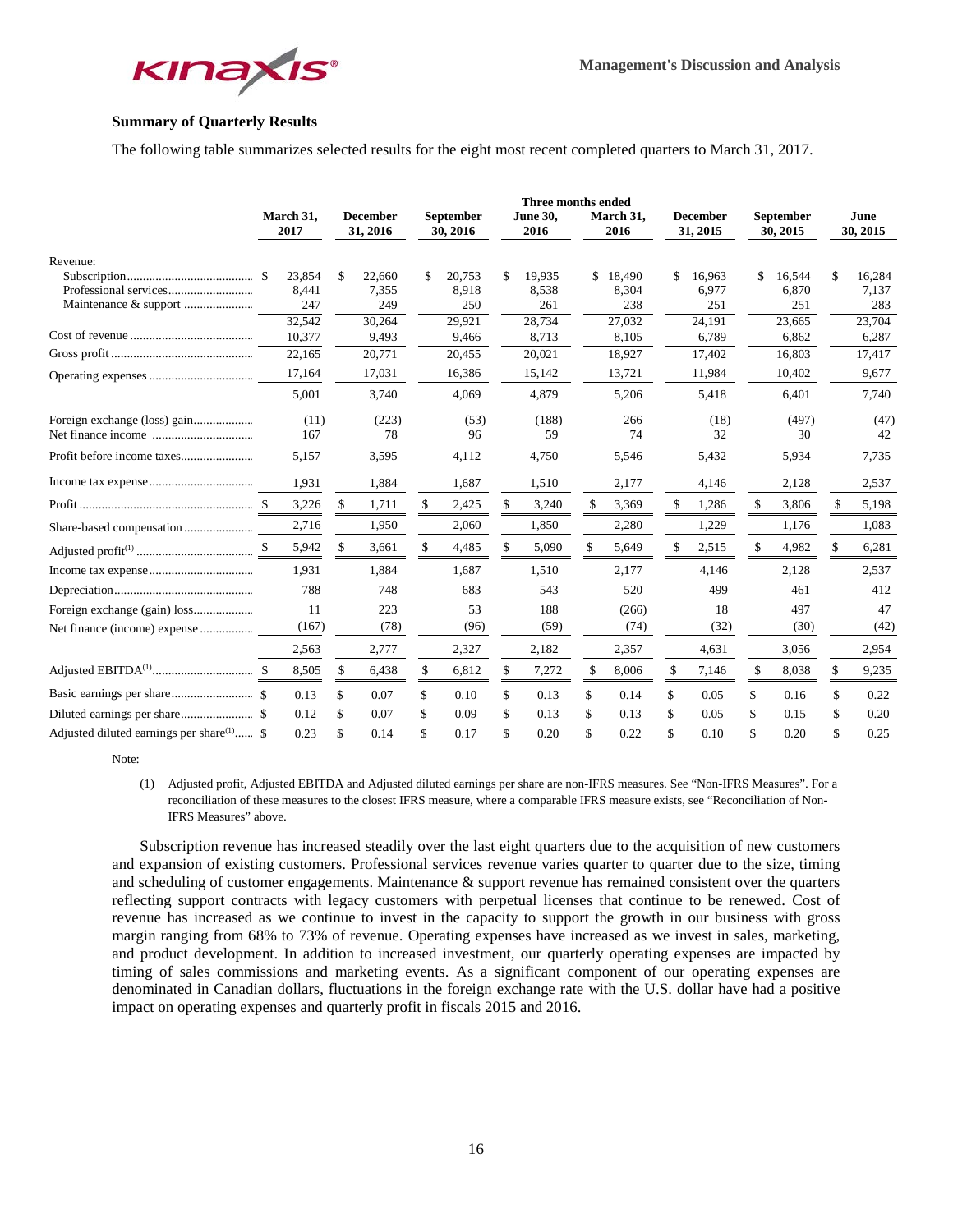

# **Liquidity and Capital Resources**

Our primary source of cash flow is sales of subscriptions for our software and sales of services. Our approach to managing liquidity is to ensure, to the extent possible, that we always have sufficient liquidity to meet our liabilities as they come due. We do so by continuously monitoring cash flow and actual operating expenses compared to budget.

|  | As at March 31,<br>2017        |  | As at December<br>31, 2016 |
|--|--------------------------------|--|----------------------------|
|  | (In thousands of U.S. dollars) |  |                            |
|  |                                |  | \$ 127,910                 |

Cash and cash equivalents increased \$14.1 million to \$142.0 million at March 31, 2017, from \$127.9 million at December 31, 2016.

In addition to the cash balances, we have a Cdn. \$20.0 million revolving demand facility available to meet ongoing working capital requirements. Our principal cash requirements are for working capital and capital expenditures. Excluding deferred revenue, working capital at March 31, 2017 was \$164.6 million. Given the ongoing cash generated from operations and our existing cash and credit facilities, we believe there is sufficient liquidity to meet our planned growth and current financial obligations of \$19.4 million.

The following table provides a summary of cash inflows and outflows by activity:

|                                           | Three months ended March 31    |          |  |  |  |  |
|-------------------------------------------|--------------------------------|----------|--|--|--|--|
|                                           | 2017                           | 2016     |  |  |  |  |
|                                           | (In thousands of U.S. dollars) |          |  |  |  |  |
| <b>Cash Inflow (Outflows) by activity</b> |                                |          |  |  |  |  |
|                                           | \$10.259                       | \$ 8.787 |  |  |  |  |
|                                           | (317)                          | (358)    |  |  |  |  |
|                                           | 3.970                          | 373      |  |  |  |  |
|                                           | 167                            | 156      |  |  |  |  |
|                                           | 14.079                         | 8.958    |  |  |  |  |

#### *Cash provided by operating activities*

Cash provided by operating activities for the three months ended March 31, 2017 was \$10.3 million, up from \$8.8 million generated for the same period in 2016. The increase was due to an increase in deferred revenue, sharebased payments and depreciation, which was partially offset by a decrease in accounts receivable and an increase in income taxes paid.

#### *Cash used in investing activities*

Cash used in investing activities is driven by purchases of property and equipment primarily related to computer equipment for use in our data centers and to support research and development requirements and leasehold improvements. Cash used in the purchase of property and equipment was \$0.3 million for the three months ended March 31, 2017 compared to \$0.4 million for the same period in 2016. Purchases will fluctuate from period over period due to timing but we expect to continue to invest in additional property and equipment to support the growth in our customer base and to take advantage of new and advanced technology.

## *Cash provided by financing activities*

Cash provided by financing activities was \$4.0 million for the three months ended March 31, 2017, up from \$0.4 million for the same period in 2016. These amounts represent proceeds received upon exercise of stock options.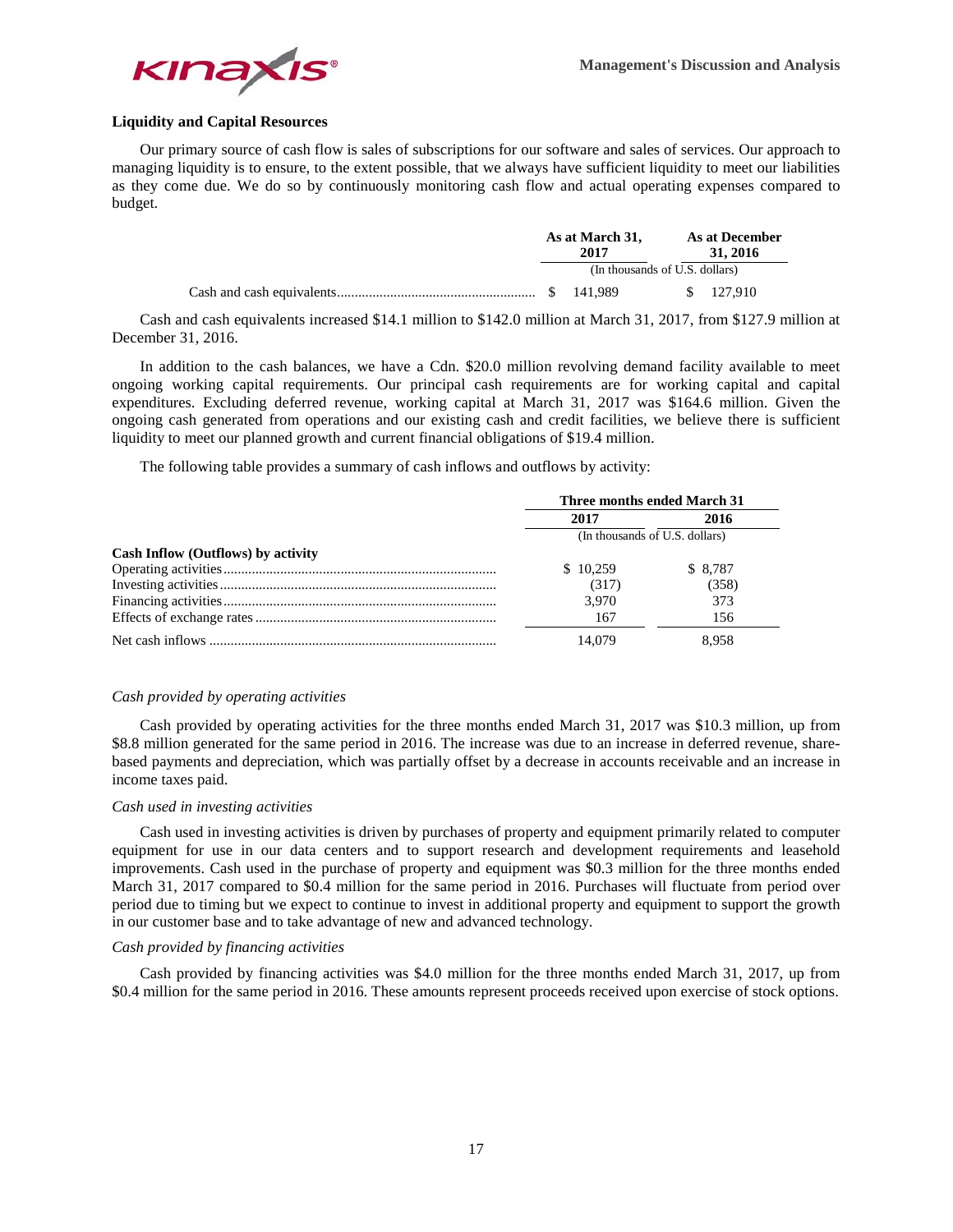

# *Revolving Credit Facility and Term Loan*

We have a Cdn. \$20.0 million revolving demand credit facility (the "**Revolving Facility**"). As of March 31, 2017, and as of the date of this MD&A, no amounts had been drawn against the Revolving Facility.

The interest rate on the Revolving Facility is RBC U.S. prime plus 0.50% per annum for U.S. dollar denominated amounts and RBC U.S. base rate plus 0.50% per annum for Canadian dollar denominated amounts. In the event our aggregate borrowings under the Revolving Facility exceed Cdn. \$2.5 million a borrowing limit applies that is based principally on our accounts receivable.

## *Contractual Obligations*

Our operating lease commitments are primarily for office premises and secure data center facilities with expiry dates that range from May 2017 to May 2023. The majority of the lease commitments relate to our head office in Ottawa, Canada, the lease of which expires in May 2023. Given the ongoing cash generated from operations and our existing cash and credit facilities, we believe there is sufficient liquidity to meet our contractual obligations.

The following table summarizes our contractual obligations as at March 31, 2017, including commitments relating to leasing contracts:

|                                                                        | Less than 1<br>vear |        | 1 to<br>3 years |       |   | 4 to<br>5 years | More than 5<br>vears<br>(In thousands of U.S. dollars) |     | <b>Total amount</b> |        |
|------------------------------------------------------------------------|---------------------|--------|-----------------|-------|---|-----------------|--------------------------------------------------------|-----|---------------------|--------|
| <b>Commitments</b>                                                     |                     | 1.924  | \$              | 4.256 | S | 2.589           |                                                        | 204 | \$                  | 8,973  |
| <b>Financial Obligations</b><br>Trade payables and accrued liabilities |                     | 10.448 |                 |       |   |                 |                                                        |     |                     | 10.448 |
| <b>Total Contractual Obligations</b>                                   | \$.                 | 12.372 | \$              | 4.256 | S | 2.589           | \$.                                                    | 204 |                     | 19.421 |

The following table summarizes our contractual obligations as at December 31, 2016, including commitments relating to leasing contracts:

|                                                                        | Less than 1<br>vear |        | 1 to<br>3 years |       | 4 to<br>5 years |       | More than 5<br>vears<br>(In thousands of U.S. dollars) |     | <b>Total amount</b> |
|------------------------------------------------------------------------|---------------------|--------|-----------------|-------|-----------------|-------|--------------------------------------------------------|-----|---------------------|
| <b>Commitments</b>                                                     |                     | 1.902  | \$              | 3.637 | S               | 2.424 | S                                                      | 501 | 8.464               |
| <b>Financial Obligations</b><br>Trade payables and accrued liabilities |                     | 10.495 |                 |       |                 |       |                                                        |     | 10.495              |
| <b>Total Contractual Obligations</b>                                   |                     | 12.397 | \$              | 3.637 | S               | 2.424 |                                                        | 501 | 18.959              |

## **Off-Balance Sheet Arrangements**

We have no off-balance sheet arrangements, other than operating leases (which have been disclosed under "*Liquidity and Capital Resources - Contractual Obligations*"), that have, or are likely to have, a current or future material effect on our consolidated financial position, financial performance, liquidity, capital expenditures or capital resources.

# **Transactions with Related Parties**

We did not have any transactions during the three months ended March 31, 2017 and 2016 that would be considered to be between the Company and a related party.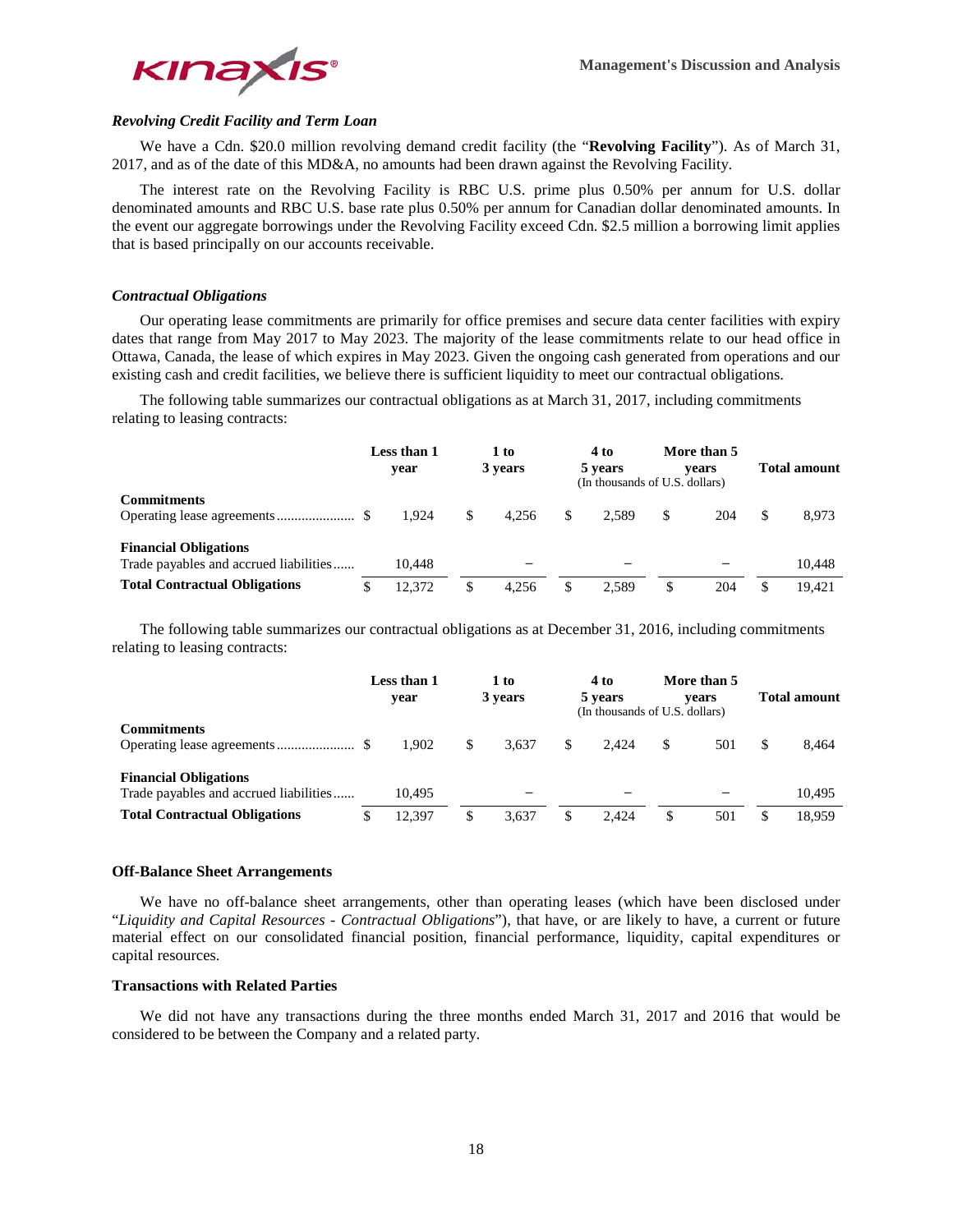

# **Financial Instruments and Other Instruments**

We recognize financial assets and liabilities when we become party to the contractual provisions of the instrument. On initial recognition, financial assets and liabilities are measured at fair value plus transaction costs directly attributable to the financial assets and liabilities, except for financial assets or liabilities at fair value through profit and loss, whereby the transactions costs are expensed as incurred.

## *Credit risk*

Credit risk is the risk of an unexpected loss if a customer or counterparty to a financial instrument fails to meet its contractual obligations. Our credit risk is primarily attributable to trade and other receivables.

The nature of our subscription based business results in payments being received in advance of the majority of the services being delivered; as a result, our credit risk exposure is low. As the majority of our revenues are earned over a period of time, the potential impact on our operating results is low as any uncollectible amounts would affect trade and other receivables and deferred revenue.

## *Currency risk*

A portion of our revenues and operating costs are realized in currencies other than our functional currency, such as the Canadian dollar, Euros, the Hong Kong dollar, South Korean Won and Japanese Yen. As a result, we are exposed to currency risk on these transactions. Also, additional earnings volatility arises from the translation of monetary assets and liabilities, investment tax credits recoverable and deferred tax assets and liabilities denominated in foreign currencies at the rate of exchange on each date of our consolidated statements of financial position; the impact of which is reported as a foreign exchange gain or loss or as income tax expense for deferred tax assets and liabilities.

Our objective in managing our currency risk is to minimize exposure to currencies other than our functional currency. We do not engage in hedging activities. We manage currency risk by matching foreign denominated assets with foreign denominated liabilities.

## *Interest rate risk*

Interest rate risk is the risk that the fair value or future cash flows of a financial instrument will fluctuate due to changes in market interest rates. We believe that interest rate risk is low for our financial assets as the majority of investments are made in fixed rate instruments. We do have interest rate risk related to our credit facilities. The rates on our Revolving Facility are variable to bank prime rate.

## *Capital management*

Our capital is composed of shareholders' equity which includes our common shares. Our objective in managing our capital is financial stability and sufficient liquidity to increase shareholder value through organic growth and investment in sales, marketing and product development. Our senior management team is responsible for managing the capital through regular review of financial information to ensure sufficient resources are available to meet operating requirements and investments to support our growth strategy. The Board of Directors is responsible for overseeing this process. In order to maintain or adjust our capital structure, we could issue new shares, repurchase shares, approve special dividends or issue debt.

## **Critical Accounting Policies and Estimates**

## *Revenue*

We derive revenue from subscriptions for our product comprised of our hosted SaaS application and fixed term subscription licenses of our software products ("**On-premise licenses**"). In addition, we derive revenue from the provision of professional services including implementation services, technical services and training and, to a lesser degree, from maintenance and support services provided to customers with legacy perpetual licenses to our software products. Professional services do not include significant customization to, or development of, the software.

We commence revenue recognition when all of the following conditions are met:

• it is probable that the economic benefits of the transaction will flow to the entity;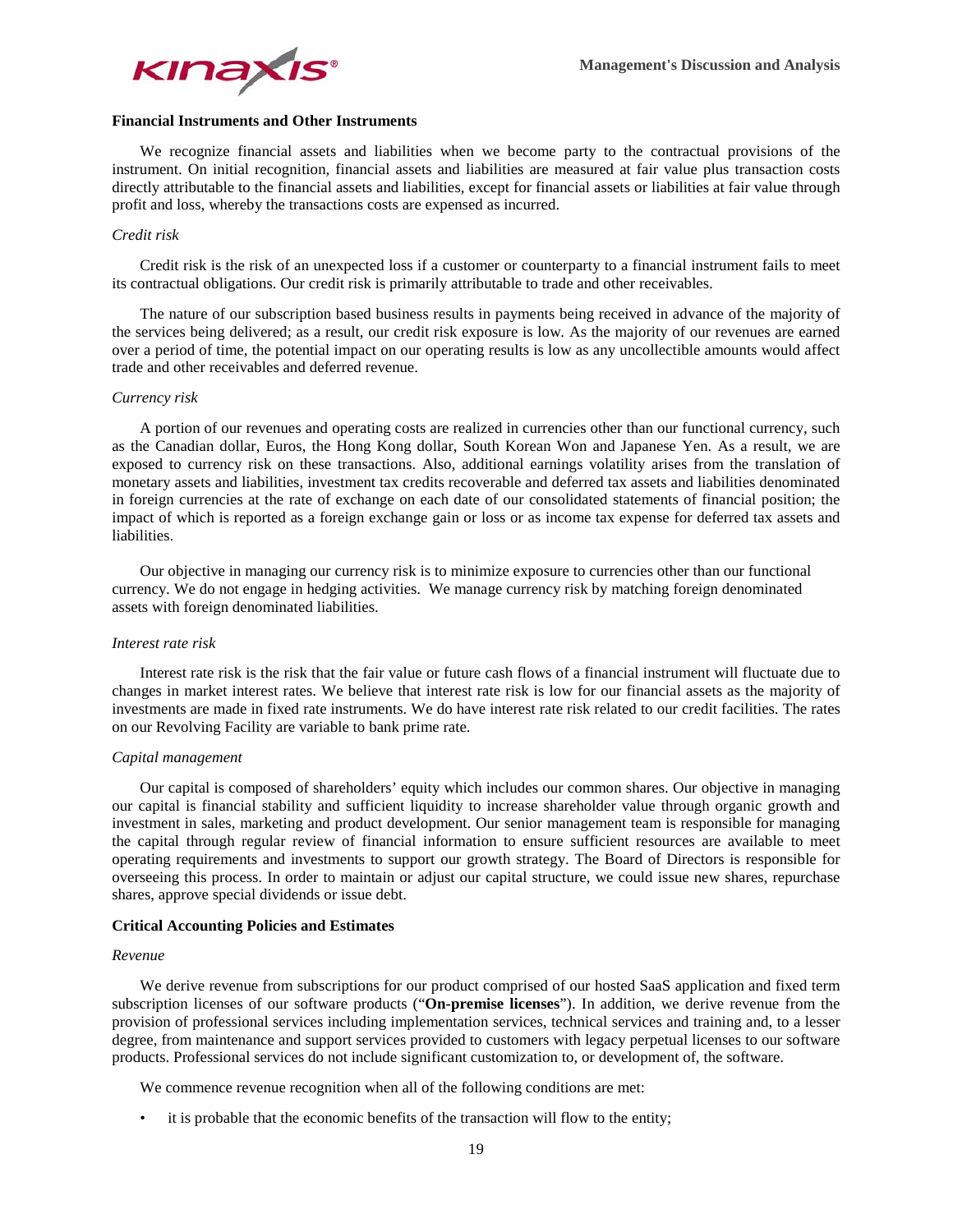

- the amount of revenue can be measured reliably; and
- the costs incurred for the transaction and the costs to complete the transaction can be measured reliably.

We provide our SaaS, On-premise licenses and professional services on a stand-alone basis or as part of a multiple element arrangement. Stand-alone sales occur through renewals of the SaaS or On-premise license and stand-alone purchases of the same or similar professional services on an ongoing basis by customers. When sold in a multiple element arrangement, the SaaS or On-premise license and the professional services elements are considered separate units of accounting as they have stand-alone value to the customer. The total consideration for the arrangement is allocated to the separate units of accounting based on their relative fair value and the revenue is recognized for each unit when the requirements for revenue recognition have been met. We determine the fair value of each unit of accounting based on the selling price when they are sold separately. When the fair value cannot be determined based on when it was sold, we determine a value that most reasonably reflects the selling price that might be achieved in a stand-alone transaction. Inputs considered in making this determination include the specific parameters and model used in determining the contract price, contracted renewal rates, the history of pricing, renewals and stand-alone sales activity of similar customers.

Subscription revenue related to the provision of SaaS or On-premise term licenses is recognized ratably over the contract term as the service or access to the software is delivered. The contract term begins when the service is made available or the license is delivered to the customer.

We enter into arrangements for professional services primarily on a time and materials basis. Revenue for professional services entered into on a time and material basis is recognized as the services are performed. In certain circumstances, the Company enters into arrangements for professional services on a fixed price basis. Revenue for fixed price arrangements is recognized by reference to the stage of completion of the contract, taking into consideration the cost incurred to date in relation to the total expected cost to complete the deliverable. If the estimated cost to complete a contract results in a loss on the contract, the loss is recognized immediately in profit or loss.

Maintenance and support services provided to customers with legacy perpetual licenses are sold as a single element arrangement with one unit of accounting. Revenue for these arrangements is recognized ratably over the term of the maintenance contract.

Judgment is applied in determining the components of a multiple element revenue arrangement. In allocating the consideration received among the multiple elements of a revenue arrangement, we must make estimates as to the fair value of each individual element. The selling price of the element on a stand-alone basis is used to determine the fair value. Where stand-alone sales do not exist, various inputs are used to determine the fair value. Changes to these inputs may result in different estimates of fair value for an element and impact the allocation of consideration and timing of revenue recognition.

# *Income taxes*

Current income tax assets and liabilities for the current and prior periods are measured at the amount expected to be recovered from, or paid to, the taxation authorities. The tax rates and tax laws used to compute the amount are those that are enacted or substantively enacted, by the reporting date, in the countries where we operate and generate taxable income.

Deferred income tax assets and liabilities are recorded for the temporary differences between transactions that have been included in the financial statements or income tax returns. Deferred income taxes are provided for using the liability method. Under the liability method, deferred income taxes are recognized for all significant temporary differences between the tax and financial statement bases of assets and liabilities and for certain carry-forward items. Deferred income tax assets are recognized only to the extent that, in the opinion of management, it is probable that the deferred income tax assets will be realized.

The recognition of deferred tax assets requires that we assess future taxable income available to utilize deferred tax assets related to deductible or taxable temporary differences. We consider the nature and carry-forward period of deferred tax assets, our recent earnings history and forecast of future earnings in performing this assessment. The actual deferred tax assets realized may differ from the amount recorded due to factors having a negative impact on our operating results and lower future taxable income.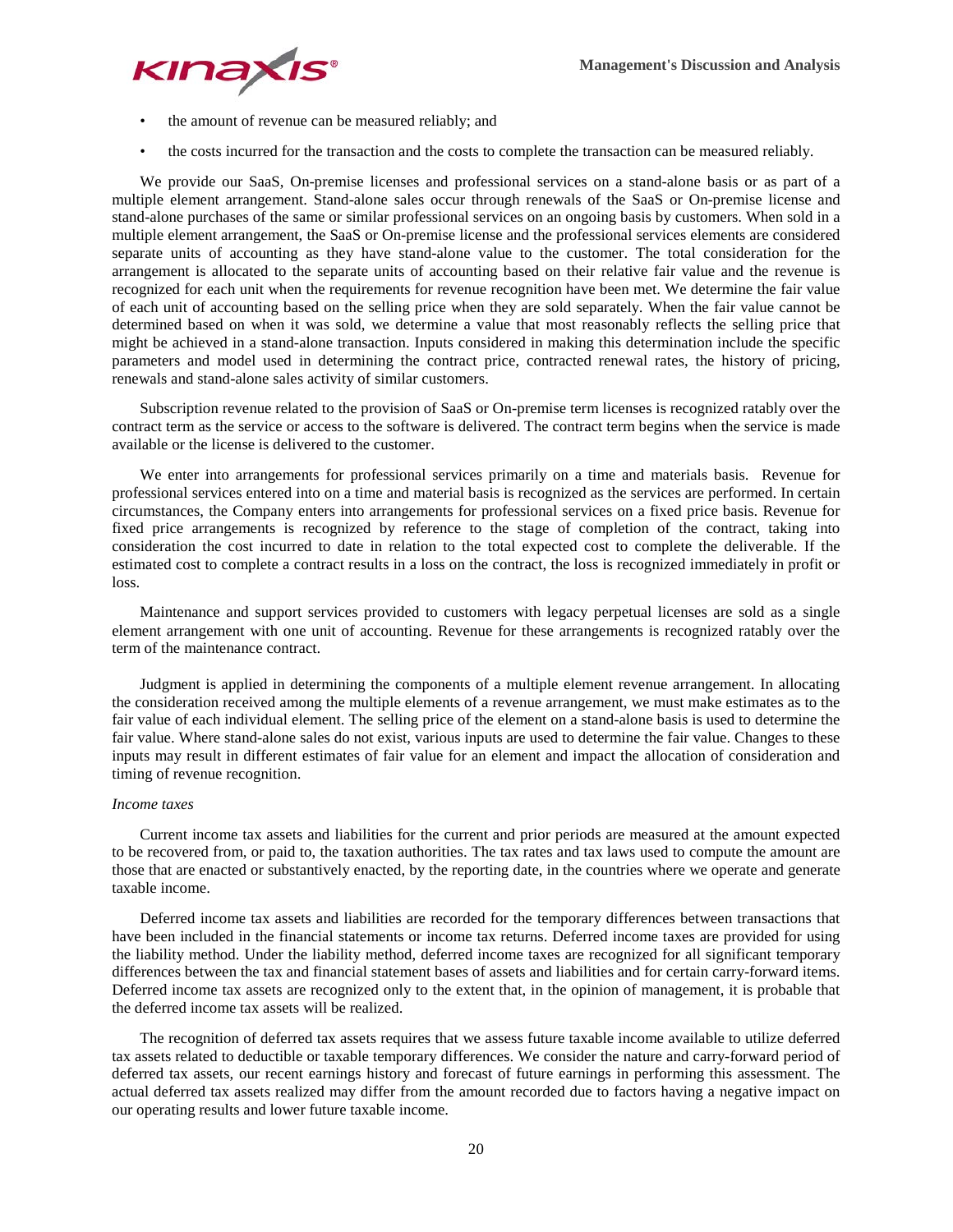

## *Investment tax credits recoverable*

The recognition of investment tax credits recoverable requires that we assess future tax payable available to utilize the investment tax credits. We consider the carry-forward period of the investment tax credits, our recent earnings history and forecast of future earnings in performing this assessment. We determine the value of effort expended towards research and development projects that qualify for investment tax credits and calculate the estimated recoverable to be recognized. The allocation of direct salaries to qualifying projects is derived from time records and assessment by management. The actual investment tax credits claimed and realized may differ from the estimate based on the final tax returns and review by tax authorities.

# *Fair value of share-based payments*

We use the Black-Scholes valuation model to determine the fair value of equity settled stock options. Estimates are required for inputs to this model including the fair value of the underlying shares, the expected life of the option, volatility, expected dividend yield and the risk-free interest rate. Variation in actual results for any of these inputs will result in a different value of the stock option realized from the original estimate.

## **Adoption of New Accounting Standards**

## Amendments to IAS 7: Statement of Cash Flows ("IAS 7")

In January 2016, the IASB issued amendments to IAS 7. These amendments require entities to provide disclosures that help users of the financial statements to better understand changes in liabilities that arise from financing activities, including both changes arising from cash flow and non-cash changes. These amendments became effective for annual periods beginning on or after January 1, 2017. The adoption of these amendments did not have a material impact on the consolidated financial statements.

## Amendments to IAS 12: Income Taxes ("IAS 12")

In January 2016, the IASB issued amendments to IAS 12. The amendments clarify the accounting for deferred tax assets for unrealized losses on debt instruments measured at fair value. These amendments became effective for annual periods beginning on or after January 1, 2017. The adoption of these amendments did not have a material impact on the consolidated financial statements

## *Changes to standards and interpretations*

# IFRS 15: Revenue from Contracts with Customers ("IFRS 15")

In May 2014, the IASB issued IFRS 15, which provides a single, principles-based five-step model for revenue recognition to be applied to all customer contracts, and requires enhanced disclosures. The standard also provides guidance relating to recognition of customer acquisition costs. In April 2016, the IASB issued Clarifications to IFRS 15 in relation to the identification of performance obligations, principal versus agent considerations, as well as licensing application guidance. This standard will be effective January 1, 2018 and allows early adoption. The Company does not intend to adopt this standard early.

The Company has begun an implementation plan to develop the necessary accounting policies, estimates and judgments required to adopt IFRS 15. The implementation plan includes an assessment of the standard and the Company's policy as well as any changes required to business processes, systems and internal controls upon adoption of IFRS 15. The Company is not currently in the position to determine the impact of IFRS 15 on the consolidated financial statements.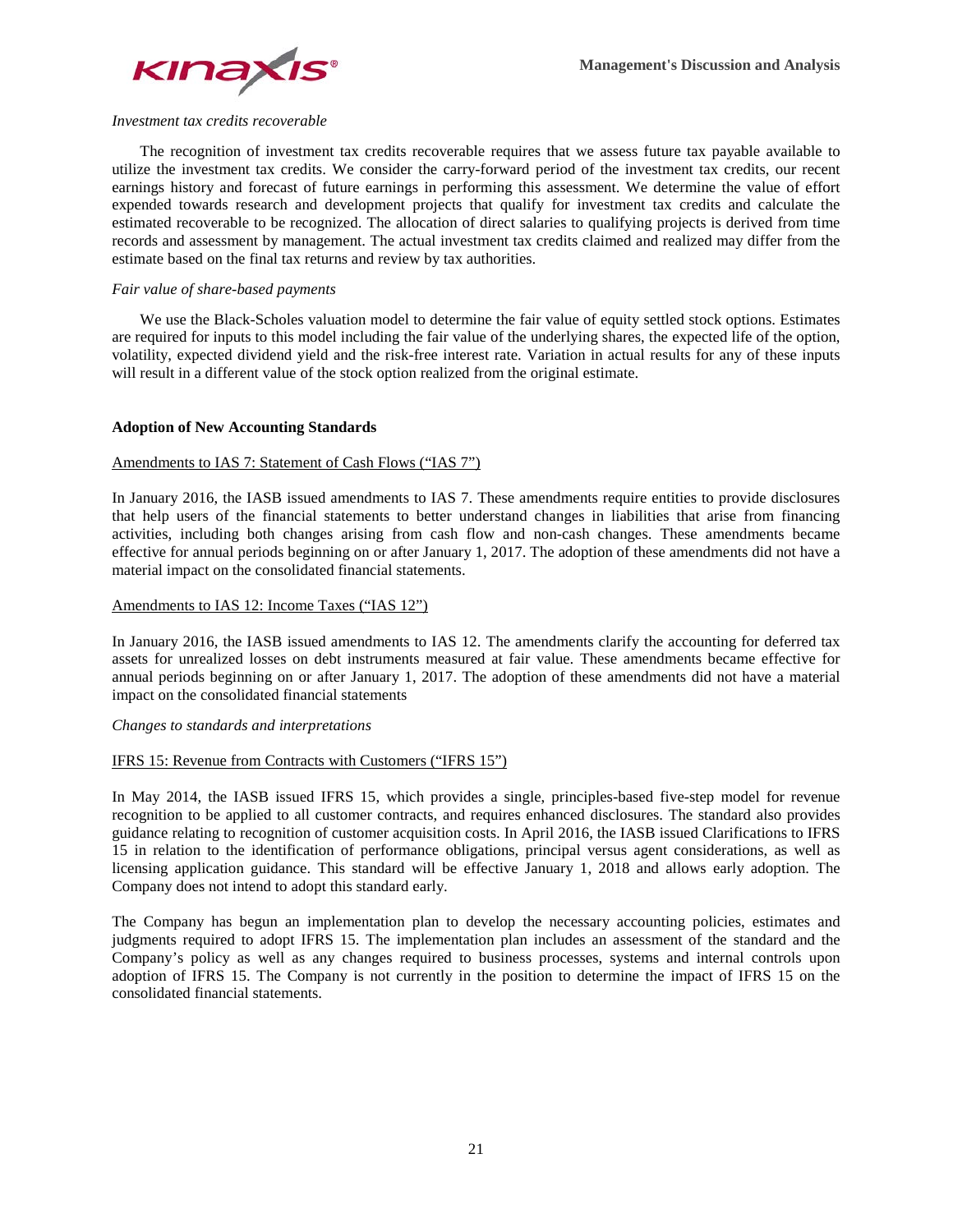

## **Controls and Procedures**

## *Disclosure Controls and Procedures*

The Company's Chief Executive Officer ("**CEO**") and Chief Financial Officer ("**CFO**") are responsible for establishing and maintaining our disclosure controls and procedures. We maintain a set of disclosure controls and procedures designed to provide reasonable assurance that information required to be publicly disclosed is recorded, processed, summarized and reported on a timely basis. Our CEO and CFO have evaluated the design of our disclosure controls and procedures at the end of the quarter and based on the evaluation, have concluded that the disclosure controls and procedures are effectively designed.

## *Internal Controls over Financial Reporting*

Our internal controls over financial reporting ("**ICFR**") are designed to provide reasonable assurance regarding the reliability of financial reporting and the preparation of financial statements for external purposes in accordance with IFRS. Our management is responsible for establishing and maintaining adequate ICFR. Management, including our CEO and CFO, does not expect that our ICFR will prevent or detect all errors and all fraud or will be effective under all future conditions. A control system is subject to inherent limitations and even those systems determined to be effective can provide only reasonable, but not absolute, assurance that the control objectives will be met with respect to financial statement preparation and presentation.

National Instrument 52-109 of the Canadian Securities Administrators requires our CEO and CFO to certify that they are responsible for establishing and maintaining ICFR and that those internal controls have been designed and are effective in providing reasonable assurance regarding the reliability of financial reporting and the preparation of financial statements in accordance with IFRS. Our CEO and CFO are also responsible for disclosing any changes to our internal controls during the most recent period that have materially affected, or are reasonably likely to materially affect, our internal control over financial reporting. Our management under the supervision of our CEO and CFO has evaluated the design of our ICFR based on the Internal Control – Integrated Framework issued in 2013 by the Committee of Sponsoring Organizations of the Treadway Commission. As at March 31, 2017, management assessed the design of our ICFR. Management concluded that our ICFR is appropriately designed, and no material weaknesses were identified by management. There were no significant changes to our ICFR as at March 31, 2017.

## **Outstanding Share Information**

As of March 31, 2017, our authorized capital consists of an unlimited number of common shares with no stated par value. Changes in the number of common shares, options, restricted share units and deferred share units outstanding for the year ended March 31, 2017 and as of May 3, 2017 are summarized as follows:

| <b>Class of Security</b>      | <b>Number</b><br>outstanding at<br>December 31,<br>2016 | <b>Net issued</b> | <b>Number</b><br>outstanding at<br><b>March 31, 2017</b> | <b>Net issued</b>        | <b>Number</b><br>outstanding at<br>May 3, 2017 |
|-------------------------------|---------------------------------------------------------|-------------------|----------------------------------------------------------|--------------------------|------------------------------------------------|
| Common shares                 | 24.940.114                                              | 348,146           | 25,288,260                                               | 1.200                    | 25,289,460                                     |
| <b>Stock Options</b>          | 2,459,872                                               | (266, 146)        | 2,193,726                                                | (19,950)                 | 2,173,776                                      |
| <b>Restricted Share Units</b> | 70.728                                                  | 29.303            | 100,031                                                  | $\overline{\phantom{a}}$ | 100,031                                        |
| Deferred Share Units          | 21,668                                                  | 16,194            | 37,862                                                   | $\overline{\phantom{a}}$ | 37,862                                         |

Our outstanding common shares increased by 348,116 shares in the first three months of 2017 due to the exercise of 348,146 options.

Our outstanding stock options decreased by 266,146 options during the first three months of 2017 due to the grant of 217,500 options less 348,146 options exercised and 135,500 options forfeited. Each option is exercisable for one common share.